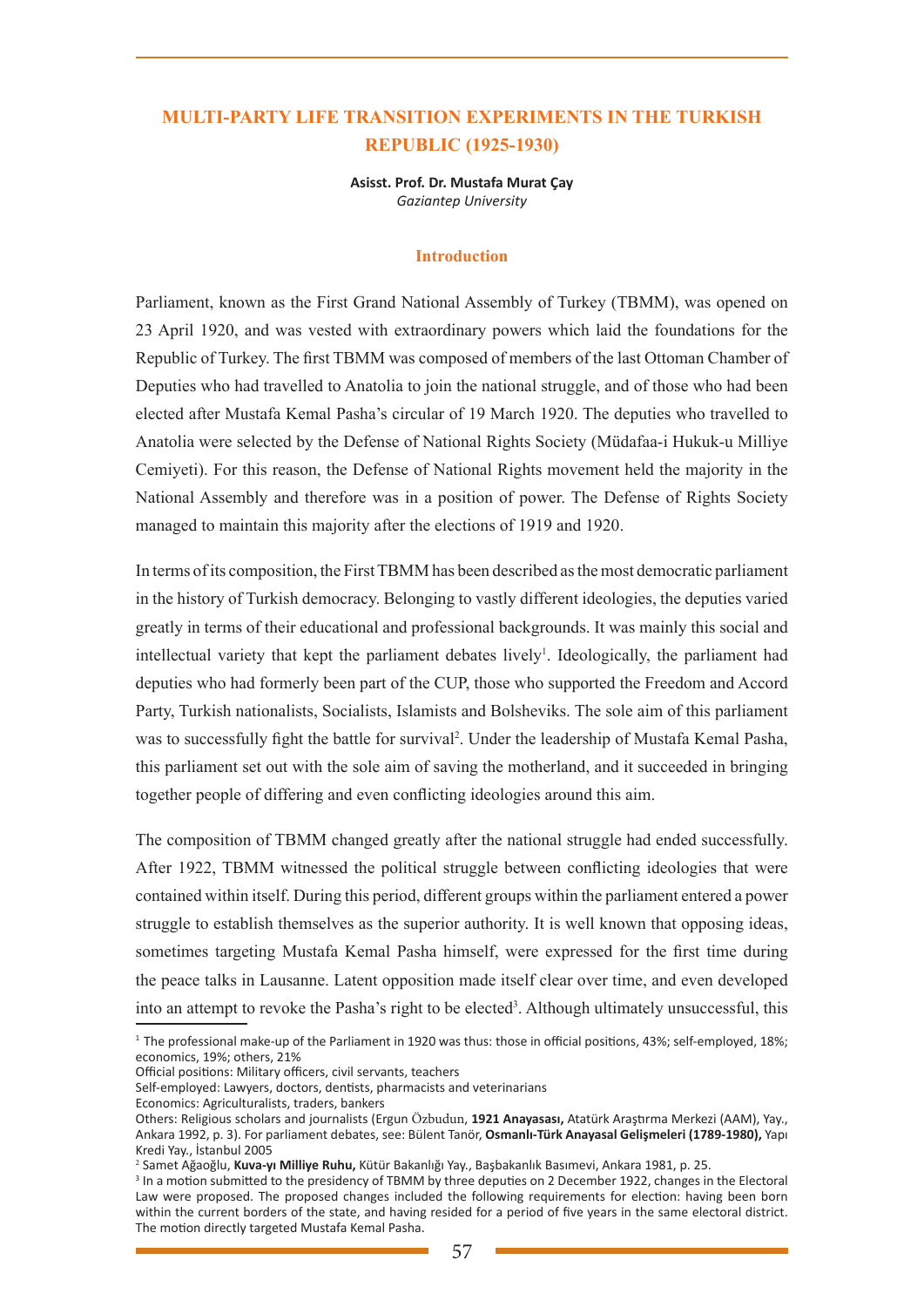attempt made the opposition within parliament felt clearly by everyone. The rising voice of the opposition gave rise to concerns that there might be a threat to the new regime. The attempt at starting a crisis during Mustafa Kemal Pasha's 1923 trip around Western Anatolia can be taken as an obvious example of this. In a pamphlet published by a deputy from Afyon, named İsmail Şükrü Efendi, the caliph was called to lead the new state now that the sultanate had been abolished<sup>4</sup>. This is a significant development in terms of revealing the extent of the crisis.

When the Second TBMM was opened on 11 August 1923, it had a more homogeneous composition in comparison to the first TBMM. Acting on his concern that opposing ideas might cause greater trouble in the future, Mustafa Kemal Pasha had to design a parliament whose members were mostly selected by him. The press in Istanbul, which acted as the voice of opposition, very openly criticized this development. The fact that the majority in the parliament shared similar views, set the stage for the formation of parties within the parliament. As a result, the People's Party (HF) was established. However, with the beginning of the reform movement came once again differences of opinion, and opposing ideas began to be voiced. The sometimes very strongly-worded debates centered around issues such as the Proclamation of the Republic, the Abolition of the Caliphate, the Unification of Education Act. Differences of opinion within the HF were soon followed by resignations from the party, and then the first opposition party of the Republic, the Progressive Republican Party (TpCF), was established. An opposition party in the beginning, the TpCF soon became not only a platform to express different opinions but a safe haven for anti-regime elements as well. The conviction that the survival of the Republic was still tied to the existence of the HF caused the TpCF to be regarded as a serious obstacle in the way of the reform movement that was being planned. Although centered around issues of reform, the opposition also used negative developments in foreign policy - such as the issue of Mosul with Britain and the population exchange with Greece - against the government.

In the eyes of the government, a possible political and social unrest was a serious threat both for the HF and for the nascent Republic. In light of this, the ideal of pluralism that had been adopted in the name of democracy was dropped and the plan to transition to a multiparty system was discontinued. The Republican People's Party (CHF) maintained power as the sole political party of the republic until the establishment of the Liberal Republican Party (SCF) in 12 August 1930. Mustafa Kemal Pasha did not support a notion of government without a system of checks and balances. In his view, a government that was not kept in check would never reach perfection as there would be no one to point out its shortcomings. Therefore, the principles that had been adopted as benefiting the country would likewise benefit the CHF. It can be inferred from his attitude toward the opposition and the developments of the process that Mustafa Kemal Pasha maintained a sentimental connection to the CHF. The paradigms are highly flexible when it comes to the description of the Pasha as someone who not only abolished parties but also established them, as in the example of the SCF. The attempt at establishing pluralism in Turkey gave rise to the establishment of the SCF but, unlike the TpCF, this party represented a controlled sort of

<sup>4</sup> Dursun Ali Akbulut, Saltanattan Ulusal Egemenliğe: Saltanat, Hilafet ve Millî Hâkimiyet, Temel Yay., İstanbul 2006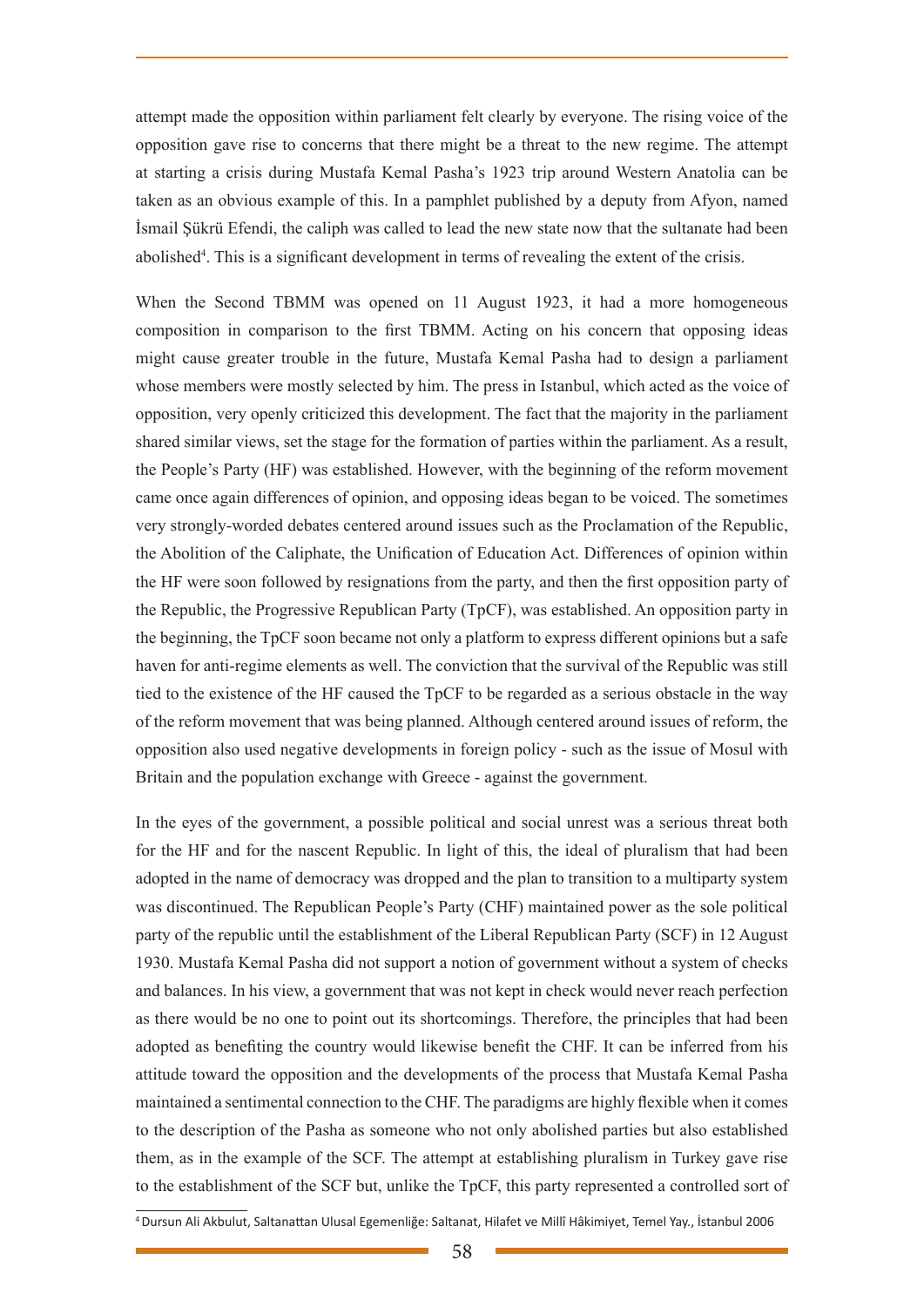#### opposition.

When the SCF began to give voice to the latent ideas of opposition and to act with a view to eventually rising to power, the CHF wanted to eliminate another obstacle in its way. Ultimately, the plan to establish parties in the name of democracy and pluralism failed once again. Shortly afterwards, this party also became a platform where anti-regime opposition from around the country came together. Fethi Bey, who had been chosen by Mustafa Kemal Pasha himself to lead the party, and his associates later chose to shut down their party as they had concerns about being perceived as a counterforce to the Pasha. Thus the attempts at establishing a multiparty system were discontinued until 1946, and Turkey was left with a single-party rule, citing the reason that the circumstances in the country were not yet suitable. When looking at the year 1930, certain initiatives, although ultimately failed, such as the Community Republican Party in Adana and the Republic of Turkey Workers and Farmers Party<sup>5</sup> in Edirne, draw attention.

### **The Emergence of the Opposition and the Pashas Duel**

The Progressive Republican Party, which emerged as a natural opposition party during the Second TBMM period, became one of the principle topics in examinations of democracy and government-opposition relations in Turkey. The Second Group had been formed as a result of resignations from the First Group. The divide between these two groups was not so clear during the First TBMM period. Although they cooperated in certain instances, the First Group with its numeric superiority (197 members) was generally the dominant group in parliament<sup>6</sup>.

The Second Group of the First TBMM was eliminated after the 1923 Elections, and it ensured that none of its members would enter the parliament. The two-stage elections meant that voters had indirect rather than direct influence on the composition of parliament. Therefore the will of those who made choices had more of an impact than the will of the voters, in terms of determining the composition of the parliament<sup>7</sup>. The main reason behind the elimination of the Second Group was that they had expressed opposing views effectively and had sided with the Caliphate. With this development, the First Group held both the parliamentary majority and power, giving the parliament a more homogeneous character. In this period, there was no need to hold elections with one party; however, after the victory in 1923 elections, the People's Party was established as a result of the need for political parties.

It was what happened at the Peace Conference of Lausanne that laid the foundation for the emerging opposition in the Second TBMM. The government was in favor of sending a delegation consisting of Foreign Minister Yusuf Kemal (Tengirşenk) Bey and Health Minister Rıza (Nur) Bey, which would be led by Rauf Bey. Mustafa Kemal Pasha was of the conviction that a delegation led by Rauf Bey would not succeed in such a matter of life and death<sup>8</sup>. In The Speech, Mustafa Kemal Pasha wrote that Rauf Bey had expressed his wish to go to Lausanne. On the

<sup>5</sup> Tarık Zafer Tunaya, **Türkiye'de Siyasî Partiler 1859-1952,** Doğan Kardeş Yay., İstanbul 1952, p. 637-638.

<sup>6</sup> Özbudun, p. 74.

<sup>7</sup> Serap Yazıcı, **Yeni Bir Anayasa Yapımı Sürecinde Türkiye,** İstanbul Bilgi Üniv92011, p. 16.

<sup>8</sup> Mustafa Kemal Atatürk, **Nutuk (Söylev),** İnkılâp Yay., İstanbul 2009, p. 541.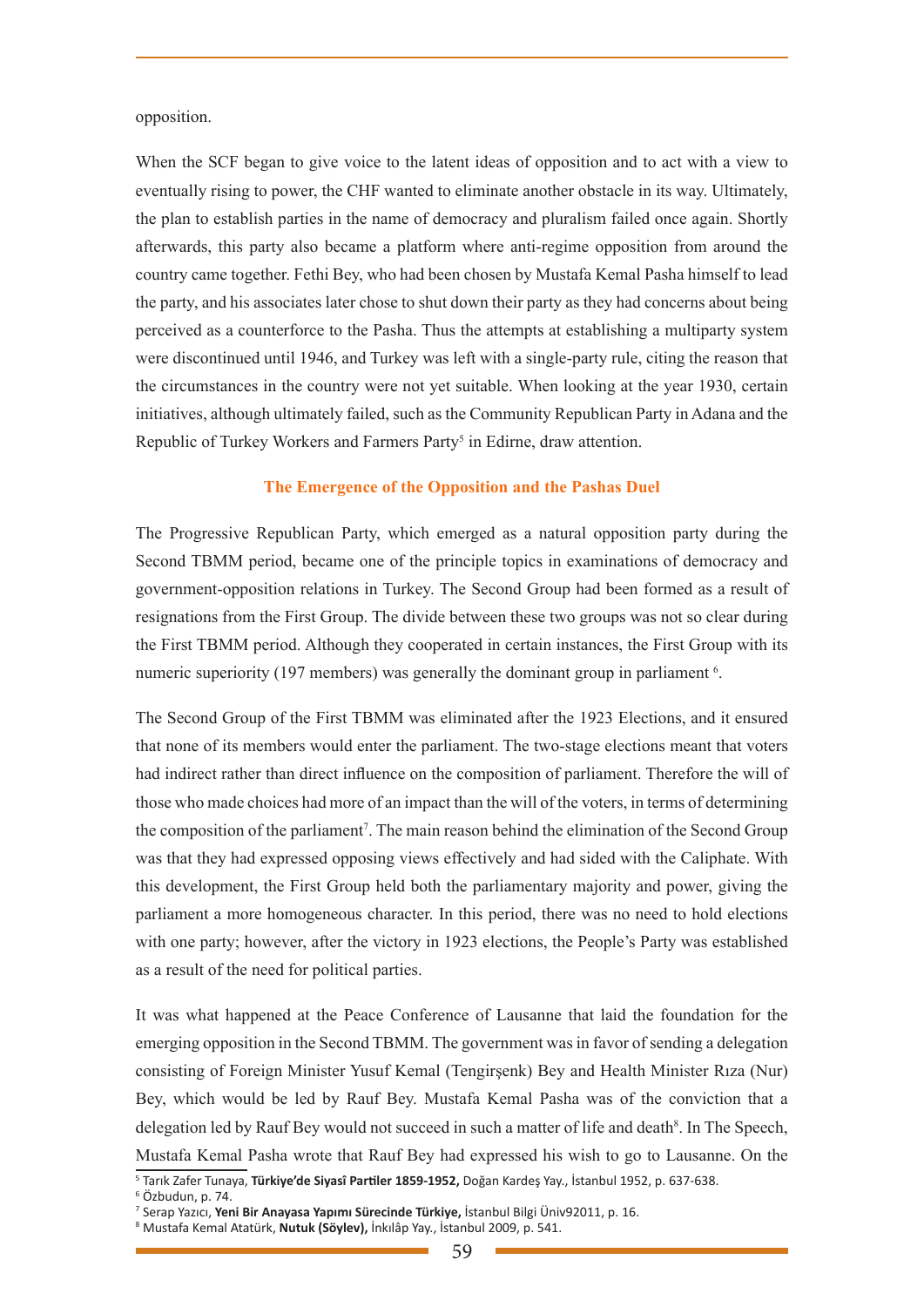contrary, Rauf Bey stated that he had no such desire. He had instead suggested İsmet Pasha, citing his success in the Conference of Mudanya<sup>9</sup>. Despite warnings from his associates that İsmet Pasha was not suited for the position because of his loss of hearing and partial proficiency in English and French, Mustafa Kemal Pasha did not change his mind about sending him to Lausanne<sup>10</sup>. As a result of his insistence on İsmet Pasha, Mustafa Kemal Pasha asked Yusuf Kemal Bey to resign from his post as minister. Because foreign ministers were dealing with diplomatic talks. İsmet Pasha was thus made the Minister of Foreign Affairs.

There is tangible data proving the existence of tensions between İsmet Pasha and Rauf Bey during the Conference of Lausanne. It has been accepted that it was partly these tensions that ushered in a process that would result in resignations from the People's Party. Rauf Bey was held responsible for some of the problems with regard to the correspondence between İsmet Pasha and Mustafa Kemal Pasha. This caused İsmet Pasha to hold an unfavorable view of Rauf Bey. In response, Rauf Bey stated that he was not responsible for the delay, and added that it was caused by the intelligence activities of the British and the French who controlled the telegraph lines<sup>11</sup>. Another reason for conflict was İsmet Pasha's acceptance of the offer that Karaağaç would be ceded to Turkey as a war indemnity and as compensation for confiscated ships<sup>12</sup>. Ismet Pasha interpreted criticisms as a lack of confidence in the delegation, and even considered going back without seeing the conference through to the end<sup>13</sup>.

There have been those who found different reasons behind Rauf Bey's leaving İsmet Pasha in a difficult situation during the Conference of Lausanne. In his article, "Halk Fırkası Niçin İkiye Ayrıldı?" (Why did the People's Party Split into Two?"), Mehmet Asım Us states that Rauf Bey would commission the Americans with the Samsun-Sivas line and create a crisis with the French, thus leaving Ismet Pasha in a difficult situation at Lausanne<sup>14</sup>. On the other hand, Ahmet Emin Yalman states that it is saddening that İsmet Pasha thought Rauf Bey was the reason behind the government's insistence, and adds that this was not fair to Rauf Bey15. Ahmet Emin Yalman's point is confirmed by Mustafa Kemal Pasha in The Speech. In the Pasha's view, it was difficult to find a sound basis for the conflict anywhere in the relevant documents and it was most likely the result of sentimental reasons $16$ .

Having opened on 11 August 1923, the Second TBMM ratified the Treaty of Lausanne on 23 August 192317. Following the elimination of the Second Group after the 1923 elections, the Istanbul based press severely criticized the fact that the deputies selected by Mustafa Kemal Pasha were made up the parliamentary majority<sup>18</sup>. Celal Nuri (Ileri) went so far as to name the

<sup>9</sup> Feridun Kandemir, **Hatıra ve Söylemedikleri ile Rauf Orbay,** Yakın Tarihimiz Yay., İstanbul 1965, p. 101.

<sup>10</sup> Feridun Kandemir, **Siyasî Dargınlıklar,** C.2, Ekicigil Tarih Yay., İstanbul 1955, p. 44.

<sup>11</sup> Kandemir, **Hatıra ve Söylemedikleri İle…,** p.101.

<sup>12</sup> **Ibid.**, p. 104.

<sup>13</sup> **Ibid.**, p. 105.

<sup>14</sup> Mehmed Asım, "Halk Fırkası Niçin İkiye Ayrıldı?", **Vakit,** 12 December 1924, No: 2499, p.2.

<sup>15</sup> Ahmet Emin Yalman, **Yakın Tarihte Gördüklerim ve Geçirdiklerim (1922-1944),** C.3., Yenilik Basımevi, İstanbul 1970, p.70.

<sup>16</sup> Atatürk, p. 605.

<sup>&</sup>lt;sup>17</sup> Türkiye Büyük Millet Meclisi Zabıt Ceridesi (TBMMZC), 2<sup>nd</sup> Cycle, v.1, 9th Session, 23 August 1923, p. 264-291.

<sup>18</sup> Seçil Akgün, **Halifeliğin Kaldırılması ve Lâiklik (1924-1928),** Turhan Kitabevi, Ankara 1986, p. 120.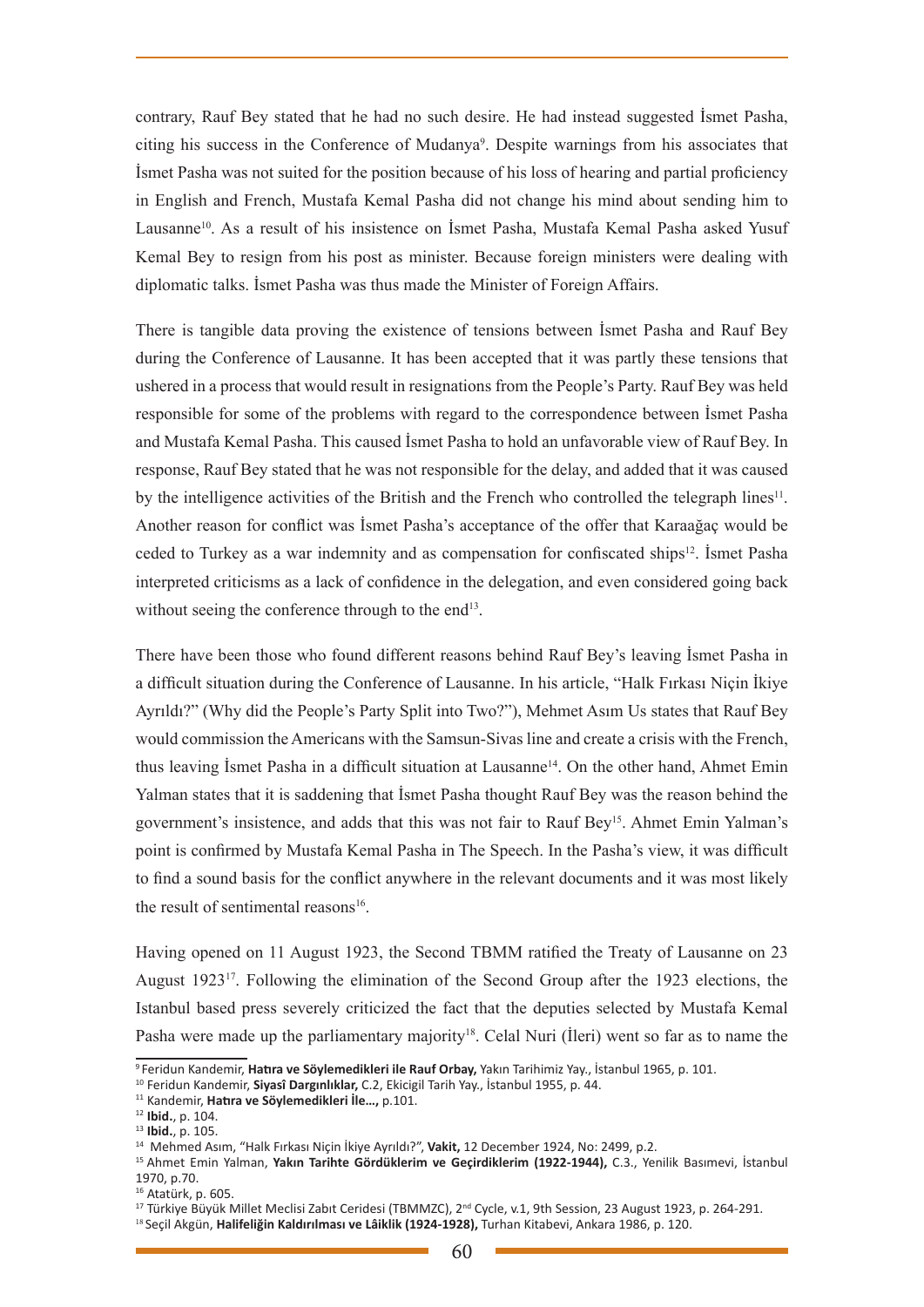Second TBMM "The Parliament of the Self-seeking"19. The opposition press started a propaganda campaign, announcing that the caliphate would be abolished after the capital had been moved to Ankara. This development was interpreted by the government as an open manifestation of a latent opposition. In response to this, Mustafa Kemal Pasha made a decision to proclaim the republic as fast as possible. He used the pressure on the Fethi Bey government to start a governmental crisis to make all ministers, except Fevzi Pasha resign, and then on 29 October 1923, he proclaimed the Republic. Rauf Bey's interviews with the Istanbul press regarding the proclamation of the Republic resulted in another crisis. To summarize the interview, Rauf Bey stated that the Republic had been rushed, that the first thing to take care of was really the issue of constitution, and that, for these reasons, he did not support the proclamation20. This interview made Rauf Bey an open target. İsmet Pasha harshly criticized Rauf Bey during the People's Party meeting on 22 November 1923. In response, Rauf Bey explained that he had criticized not the proclamation of the Republic but rather the way it had been done, which he thought was not right. Despite the interview in question, it can be observed that there was no move to expel Rauf Bey. It is noteworthy that this was probably done to avoid any internal conflict within the party, and that a strong emphasis was placed on unity<sup>21</sup>.

After the proclamation of the Republic on 29 October 1923, the first government of the Republic, led by İsmet Pasha, assembled on 30 October as per the directives of Mustafa Kemal Pasha. However, the government was faced with difficult issues in foreign politics such as the issue of Mosul with Britain and the problem of population exchanges with Greece<sup>22</sup>. The Commission for Population Exchange managed the process of exchanging Greek and Turkish populations without any serious obstacles. Despite of this, the social issues caused by the population exchange and the second clause of the agreement (regarding who would be considered part of an established population) soon created problems that almost turned into a *casus belli* between the two states<sup>23</sup>. These developments were met with criticism domestically as well. Despite the issues in foreign politics, the TBMM issued such significant laws as Law No. 429 concerning the "Abolition of the Ministry of Sharia and the Foundations and the Ministry of the Chief of the General Staff," Law No. 430 concerning the "Unification of Education," and Law No. 431 concerning the "Abolition of Caliphate and the Deportation of the Ottoman Dynasty from the Republic of Turkey" as part of its activities in 192424. There were serious debates concerning every law excepts the amendments to the constitution. It can be observed that the latent opposition within the People's Party sometimes found their expression during the debates concerning the constitution. After the ratification of the constitution, a parliamentary recess of six months (the maximum amount of time allowed by the constitution) was called by a majority of votes in an effort to fight opposition.

The fact that the decisions provoked protest from certain individuals proved the existence of

<sup>19</sup> Mehmed Asım, "Halk Fırkası Niçin İkiye Ayrıldı?", **Vakit,** 15 December 1924, No: 2502, p.2.

<sup>20</sup> **Tanin,** 2 November 1923, No:379, p.1.

<sup>21</sup> "Fırkanın Sekiz saatlik Mühim İçtimaı", **Hâkimiyet-i Millîye,** 23 November 1923, No: 975, p.1.

<sup>22</sup> Mehmet Gönlübol, Cem Sar, **Atatürk ve Türkiye'nin Dış Politikası (1919-1938),** Ankara 1973, p.56 et al.

<sup>&</sup>lt;sup>24</sup> TBMMZC, 2<sup>nd</sup> Cycle, v.7, 2nd-3rd Session, 3 March 1924, p. 17/21-69.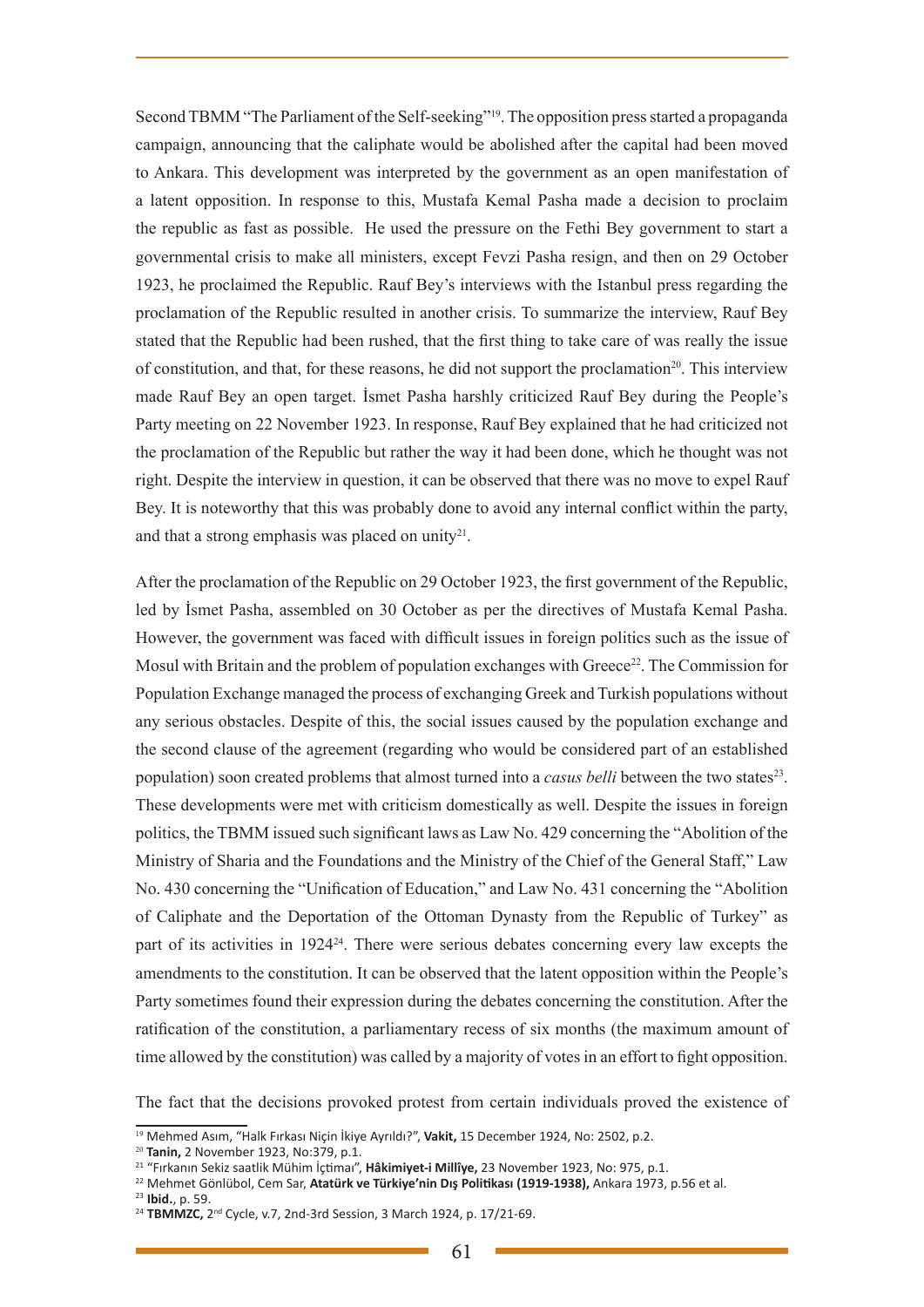considerable opposition. Following the resignation of the Minister of Public Works, Ahmet Muhtar Bey, İsmet Pasha called for a motion of confidence within the People's Party Caucus to have the government's plans concerning railway operations ratified. The motion received enough votes, with 86 in favor, 11 against, and 1 abstention<sup>25</sup>. But this result was interpreted as a sign of danger. Considering the fact that all 287 members of the parliament belonged to the People's party, the turnout was very low. An important reason for the rise of opposition within the CHF was the much-debated topic of corruption and bribery claims. Turks and non-Muslims who used to be Ottoman citizens but later found themselves outside the borders of Turkey wanted to come to Turkey. It has been stated that Armenians especially, bribed public officials to enter Turkey26. Following the bribery scandal, Ferit Bey, the then Minister of interior, had to resign from his post. It has been noted that Ferit Bey said: "If I start speaking, many more will be held responsible" during a secret session, and that suspicions rose when the parliament forbade questioning $27$ .

During the recess, rumors began to spread among the MPs that issues from the first legislative year would be raised, that motions would be proposed to the Parliament, that there would be resignations from the People's Party and a new political party would be established<sup>28</sup>. The debates of the 46th Session, dated 20 October 1924, of TBMM which had assembled on 18 October 1924, prove that what had been a mere claim was actually true. What started the debates was the written question posed by the deputy from Mentese, Esat Efendi, concerning schools, population exchange, public works and housing29. The response to this was then presented by the Minister for Education, Vasif (Cinar) Bey<sup>30</sup>. However, what really heated up the debate was the written question concerning Population Exchange. Refet (Canıtez) Bey, Minister for Population Exchange, Public Works and Housing, replied to the said written question but, unsatisfied by the response, Esat Efendi turned his written question into an interpellation. In his speech, Esat Efendi stated the following, threatening to take things to the Supreme Court: *"As you all know, we have a Constitution. Was not a Supreme Court supposed to be established per its article 61? Are our deputies free of liability? Is it just, no matter what they do? Are they free to act as they please*<sup>31</sup>*?"* The debates questioning the actions of the Ministry for Population Exchange, Public Works and Housing in a way foreshadowed a government-opposition conflict. It can be observed that the government was cornered by the opposition during the session on October 30. The reason behind the heated debates was the interpellation proposed by Esat Efendi. The rumors that had arisen during recess were thus confirmed, as the opposition made moves to challenge the government. In a speech, during which he stated that Esat Efendi's call for interpellation regarding the Ministry for Population Exchange, Public Works and Housing targeted the whole cabinet, İsmet İnönü challenged the whole opposition, making the air even tenser<sup>32</sup>.

<sup>&</sup>lt;sup>25</sup> Mete Tunçay, **Türkiye'de Tek Parti Yönetimi'nin Kurulması (1923-1931),** Tarih Vakfı Yurt Yay., İstanbul 1999, p. 100.<br><sup>26</sup> Fahrettin Altay, **On Yıl Savaş (1919-1922) Ve Sonrası,** İnsel Yay., İstanbul 1970, p.379-386.

<sup>26</sup> Fahrettin Altay, **On Yıl Savaş (1919-1922) Ve Sonrası,** İnsel Yay., İstanbul 1970, p.379-386. 27 Ali Fuat Cebesoy, **Siyasî Hatıralar,** ( ed. Osman Selim Kocahanoğlu), v.2, Temel Yay., İstanbul 2007, p. 83.

<sup>&</sup>lt;sup>28</sup> Tunaya, p.606-607.<br><sup>29</sup> TBMMZC, 2<sup>nd</sup> Cycle, v.9, 46<sup>th</sup> Session, 20 October 1924, p. 26.

<sup>&</sup>lt;sup>30</sup> TBMMZC, 2<sup>nd</sup> Cycle, v.9, 47th Session, 23 October 1924, p. 36-37.<br><sup>31</sup> TBMMZC, 2<sup>nd</sup> Cycle, v.9, 48<sup>th</sup> Session, 27 October 1924, p. 61.

<sup>32</sup> Kandemir, **Siyasî…,** p. 108.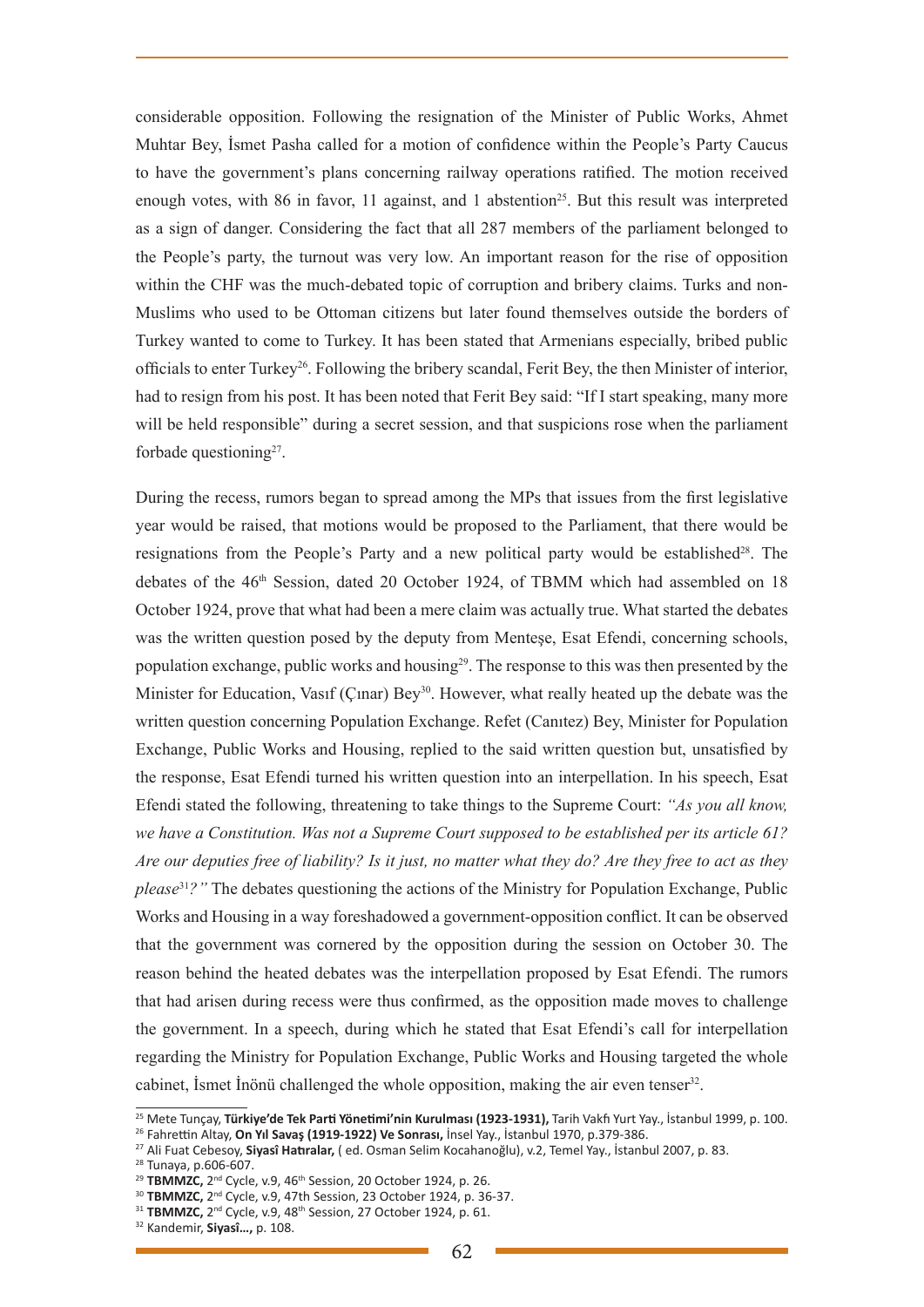While these debates were taking place in the Parliament, a meeting took place between the 2nd Army Inspector Ali Fuat Pasha, Rauf Bey and 1st Army Inspector Kazım Karabekir Pasha, who was in İzmir on the occasion of festivities celebrating the city's liberation on September 9, 1924. The most important issue dealt with during this meeting was the possible existence of intelligence activities in Ankara. The pashas agreed that they could not ignore the fact that letters were being read, made a list of 5 topics and reached an agreement among themselves upon them33. The list included:

- 1. One cannot remain an army inspector under suspicions
- 2. It is not right to resign from one's post as an MP, no matter the underlying reasons
- 3. While being in favor of reforms, it was agreed that these cannot be done to favor one group over another but that they should be for the welfare of the whole country and the entire population
- 4. Efforts must be made to make sure that the Republican regime is not misused for the interests of any one person or group
- 5. It is agreed that assembling in Parliament and striving there, to the best of one's ability, for the wellbeing of the country is the best solution for the current situation<sup>34</sup>.

Soon after the meeting in İzmir, the 1<sup>st</sup> Army Inspector Kazım Karabekir Pasha and the 2<sup>nd</sup> Army Inspector Ali Fuat Pasha sent petitions to the Ministry of the Chief of the General Staff on 26 October and 30 October, respectively, and announced that they wished to resign from their post as inspectors, to return to being deputies. Karabekir Pasha stated the following in relation to his resignation:

*"I have resigned from the military and found refuge in the midst of the nation as I did not agree with things happening without the nation's vote, with personal desires having precedence over the wellbeing of our nation, and with the disregard for freedom of press. I could no longer occupy the position of Army Inspector like an aide-de-camp who is clueless about what is going on and never asks any questions"*35.

While Karabekir Pasha emphasized the fact that his reports as army inspector were not taken into consideration and that this was the reason why he resigned<sup>36</sup>, Ali Fuat Pasha, while not mentioning it in his petition, stated that his resignation was caused by the fact that his private

 $33$  Cebesoy, p.95.

<sup>&</sup>lt;sup>34</sup> Cebesoy, p.97.

<sup>&</sup>lt;sup>35</sup> Karabekir Pasha's resignation received extensive coverage in the newspapers of the time. "Kazım Karabekir Paşa Ordu Müfettişliğinden İstifa Etti", **Vatan,** 28 October 1924, No: 556, p. 1.<br><sup>36</sup> Karabekir Pasha accused many of the MPs, stating that the "parvenus" who repeatedly accused him of being reac-

tionary did not even take a look at his reports on Military Schools, which were based on a meticulous study. Yakup Kadri Karaosmanoğlu calls Kazım Karabekir Pasha's letter *"an ultimatum rather than a resignation"* (Yakup Kadri Karaosmanoğlu, **Politikada 45 Yıl,** İletişim Yay., İstanbul 2006, p. 60). Hasan Rıza Soyak argues that what happened within a fortnight of the resignation proves that the reasons presented in the letter were concocted so that he could return to the Parliament to establish a new political party (Hasan Rıza Soyak, **Atatürk'ten Hatıralar, Yapı Kredi Yay.,**  İstanbul 2014, p. 288).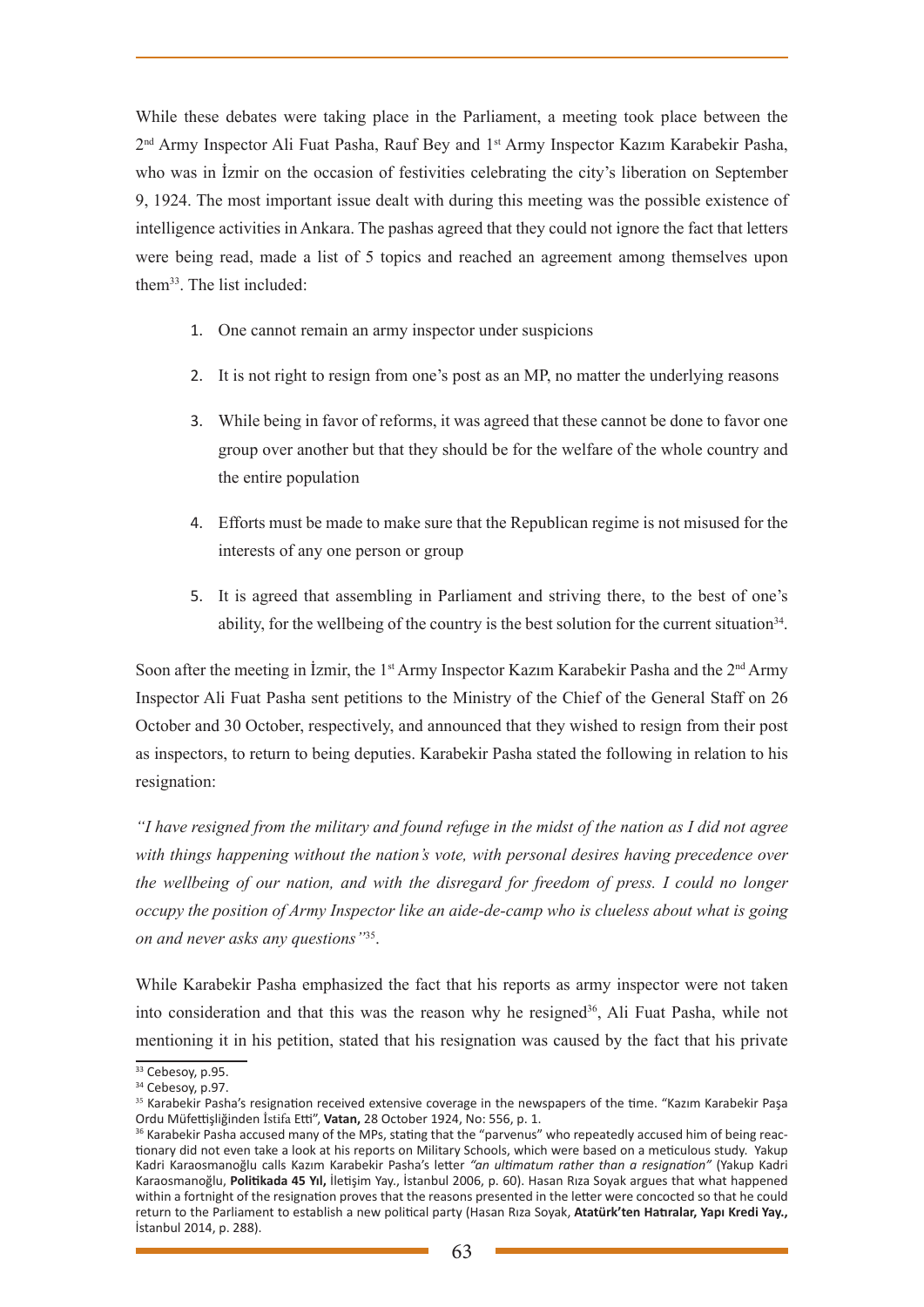letters had been opened and read, to investigate his relations with different people, which caused him great discomfort. Ali Fuat Pasha writes the following in his memoir:

*"I, who have left my post as the Speaker of the Grand National Assembly of Turkey to become Army Inspector, was compelled to resign as a result of the government's intelligence activity concerning my correspondence and whereabouts. The Minister of the Chief of the General Staff, who was my superior, was unable to find a solution"*<sup>37</sup>*.* 

Mustafa Kemal Pasha explains in The Speech that Ali Fuat Pasha only left a note for Fevzi Pasha's aide-de-camp. The note read: *"I would respectfully request that you accept my resignation from my post as 2<sup>nd</sup> Army Inspector as I will return to being an MP<sup>138</sup>. The resignations of Karabekir* Pasha and Ali Fuat Pasha, which had happened without consulting Mustafa Kemal Pasha, gave rise to certain suspicions in Mustafa Kemal Pasha's mind. Ali Fuat Pasha's absence at a dinner reception at Çankaya exacerbated the crisis. Ali Fuat Pasha stated that he had deliberately been given no news of the reception. He claimed that Mustafa Kemal Pasha used his absence at the dinner as an excuse to compel all MPs of a military background to resign, and to keep them out of politics. There have been various interpretations of the fact that Ali Fuat Pasha did not or could not join Mustafa Kemal Pasha's reception. Whoever was responsible for the situation has not yet been determined with certainty, despite much time passing. In response to claims about İsmet Pasha's involvement, Yakup Kadri notes that he finds it highly unlikely that İsmet Pasha, who was the epitome of virtue and good morals in politics, would engage in such petty political ruses39. According to Yakup Kadri, the real issue was that the pashas involved were allergic to İsmet Pasha. The reason behind this was their wish to make sure that İsmet Pasha did not have all of Mustafa Kemal Pasha's confidence40. Mustafa Kemal Pasha perceived the pashas' actions as targeting himself, saying: *"Gentlemen, I have every confidence when I say that we are face to face with a conspiracy"*<sup>41</sup>*.* He pointed out that the newspapers Vatan, Tanin, Tevhid-i Efkâr, Son Telgraf and Toksöz, had an impact in catalyzing opposition around the country by making mention of a secret society targeting themselves.

Ali Fuat Pasha offered the following explanation for his falling out with Mustafa Kemal Pasha:

*"Everyone can see that the disagreement was more a result of circumstances. History is full of other examples of such a thing happening. The newcomers are always unhappy with the old ones. Although we acted with honesty from the very beginning and remained to loyal to Atatürk with confidence, some people wanted to abuse our good intentions and Atatürk's freedom to choose new companions. They accused us of things we would never think of, such as favoring the Sultanate or the Caliphate, and, even if for a short time, they managed to manipulate Atatürk's feelings toward us"*42.

<sup>37</sup> Cebesoy, p. 102.

<sup>38</sup> Atatürk, p. 669-670.

<sup>39</sup> Karaosmanoğlu, p. 62-63.

<sup>40</sup> Karaosmanoğlu, p. 66.

<sup>41</sup> Atatürk, p. 670.

<sup>42</sup> **Hatıralar, Vesikalar, Resimlerle Yakın Tarihimiz,** v. 4, Vatan Gazetecilik ve Matbaacılık, İstanbul 1962, p. 231;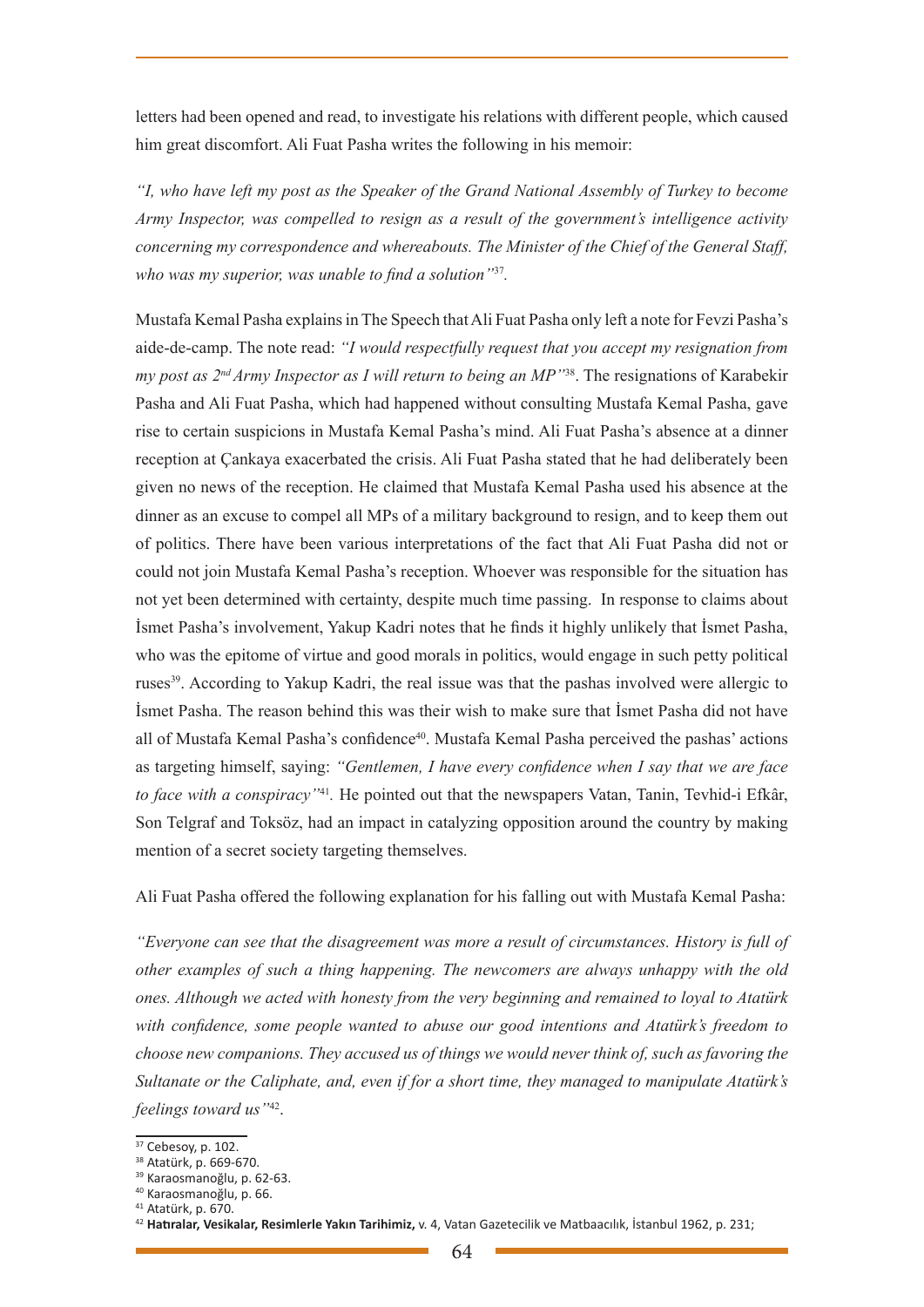Karabekir Pasha mentioned a group of parasites who played a role in his falling out with Mustafa Kemal Pasha, stating the following:

*"As is the case with every revolution, a group of parasites infiltered the ranks of our statesmen also and endeavored to the best of their abilities. As soon as they saw that there was no danger after our great triumph, they surfaced, trying to find favor with those in positions of power, and began their efforts to create a separation between us"*<sup>43</sup>*.* 

İsmet Pasha offered the following explanation for the disagreement:

*"I would like to point out a characteristic feature of those who have had disagreements with Atatürk and followed separate paths. They think that we have been together since the beginning, that we triumphed together and founded this state together, and so they believe that we should each get the same say in matters".* It can be inferred from İsmet Pasha's words that the pashas' involvement in matters of state was not desired and that they were being excluded<sup>44</sup>. A meeting Atatürk held with Ali Fuat Pasha on his way back from İzmir is worth noting as it offers insights into what the real issue between them was. The most notable dialogue of the meeting is as follows:

Mustafa Kemal Pasha: *"Our work is not done just because we have proclaimed the republic. We need to achieve some important reforms to be able to join the world civilization. It would be better for this purpose if we could move on for a while without opposition."*

Ali Fuat Pasha: *"Our confidence is not in the least bit shaken. However, we are concerned with the fact that some parvenus who are seeking your favor are causing trouble"*<sup>45</sup>*.* 

Following the resignations of Karabekir Pasha and Ali Fuat Pasha, Mustafa Kemal Pasha took immediate action and requested the resignation of Fevzi (Çakmak) Pasha, the Chief of General Staff, and Cevat (Çobanlı) Pasha, 3rd Army Inspector, who were both MPs, as well as the resignations of the 1<sup>st</sup>, 2<sup>nd</sup>, 3<sup>rd</sup>, 5<sup>th</sup>, 7<sup>th</sup> Corps Commanders from their posts as MPs<sup>46</sup>. Fevzi Pasha and the 1<sup>st</sup>,  $2<sup>nd</sup>$ ,  $3<sup>rd</sup>$ ,  $5<sup>th</sup>$  Corps Commanders immediately sent their letters of resignation, while Cevat Paşa, 3<sup>rd</sup> Army Inspector, and Cafer Tayyar (Eğilmez), 7<sup>th</sup> Corps Commander, refrained from following suit. This was the end of their careers as military commanders. The commanders who had resigned, on the other hand, assembled in TBMM as MPs. In fact, these developments were proof of the difference of opinion within the People's Party.

# **The Road to an Opposition Party The Progressive Republican Party (17 November 1924)**

Refet Bey, Minister for Population Exchange, Public Works and Housing, who was thought to

<sup>43</sup> **Yakın Tarihimiz,** v.1, p. 38.

<sup>44</sup> Dursun Gök, İkinci **Türkiye Büyük Millet Meclisi Dönemi (1923-1927),** Konya 1995, p. 210.

<sup>45</sup> Altay, p. 378.

<sup>46</sup> Atatürk, p. 672.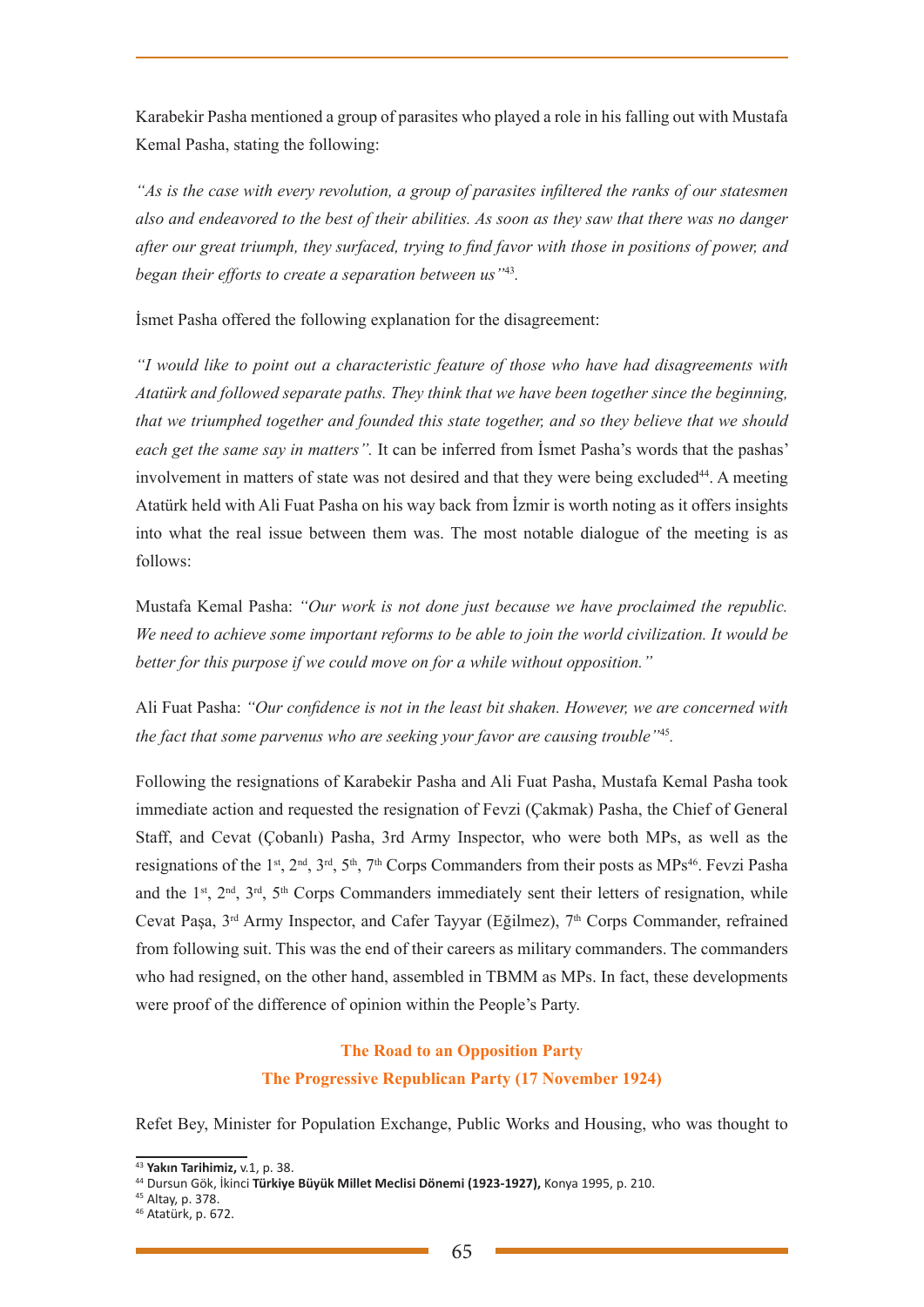be an inactive party of parliamentary debates, was appointed as deputy chairman and Recep (Peker) Bey, Minister for the Interior, took over his position as minister47. The insistence of the opposition regarding what was on the parliamentary agenda heated up debates. The MPs often digressed from the topic under discussion and the debates took on a more personal character.

Recep (Peker) Bey sometimes directly targeted Rauf Bey during the debates concerning the proposed interpellation about the Ministry for Population Exchange, Public Works and Housing. Disregarding Rauf Bey's questions about the actions of the government, Recep Bey began to ask him if he really was a republican<sup>48</sup>. In response, Rauf Bey stated the following in his speech: *"Is Rauf a Republican? Rauf is the offspring of a nation who has taken up sovereignty of their motherland and is a citizen of Turkey,"* emphasizing his stance in favor of national sovereignty. In response to allegations about him being in favor of the caliphate, he said: *"... In my view, there is no acceptable regime other than this republic which will realize the will of the people, who now has sovereignty. I would like to emphasize another point ... Gentlemen, let alone being in favor of the Sultanate or Caliphate, I would oppose even the creation of a post which would monopolize the authorities of this system"*<sup>49</sup>*.* It can be observed that Rauf Bey and his associates faced open opposition and were under pressure to leave the Party. However according to Rauf Bey, the regime, established with the creation of TBMM on 23 April 1920 was in practice a republic, but the name could not yet have been pronounced openly because of certain reasons<sup>50</sup>. Yunus Nadi, Topçu İhsan, Recep Bey and their associates, who were known as the militant group within the People's Party, also accused Refet Pasha of being in favor of the Sultanate and Caliphate. When asked *"Are you in favor of the Caliphate or the Republic?"* by Ali Saip Bey, the MP from Kozan, Refet Pasha offered the following answer:

*"Gentlemen! You all know very well that a person like Refet Pasha cannot be in favor of the sultanate. That someone like Refet Pasha who has been banished from politics thrice in his life would not follow any individual, would not support governance by any one person, would not support the man who calls himself caliph, for he knows that the so-called caliphate is there for personal gain, and morally ... (he was interrupted at this point)"*51.

Stating that the proposed interpellation about the ministry, which was at the center of debates during the session of November 5, targeted the whole council of ministers, İsmet Pasha proposed another interpellation which was accepted thanks to votes from pro-Government MPs. The opposition was only insistent about the Ministry for Population Exchange, Public Works and Housing. On 6 November, Feridun Fikri Bey called for a parliamentary inquiry of the ministry in question. Pro-Government MPs changed this request into a motion of confidence, and finally the government led by Ismet Pasha won the vote of confidence, with 19 against and 148 in favor<sup>52</sup>. 41 MPs did not participate in the voting. Considering the total number of MPs in the Parliament

<sup>&</sup>lt;sup>47</sup> Tunçay, p. 101.

<sup>48</sup> TBMMZC, 2<sup>nd</sup> Cycle, v.10, 3<sup>rd</sup> Session, 6 November 1924, p. 105 et al.

<sup>49</sup> **Ibid.**, p. 113.

<sup>50</sup> Rauf Orbay, **Siyasî Hatıralar,** Örgün Yay., İstanbul 2009, p. 561.

<sup>51</sup> **TBMMZC,** 2nd Cycle, v.10, 4th Session, 8 November 1924, p. 133.

<sup>52 &</sup>quot;Hükümete Kahir Bir Ekseriyetle İtimat Edildi", **Hâkimiyet-i Milliye,** 9 November 1924, No: 1267, p.1.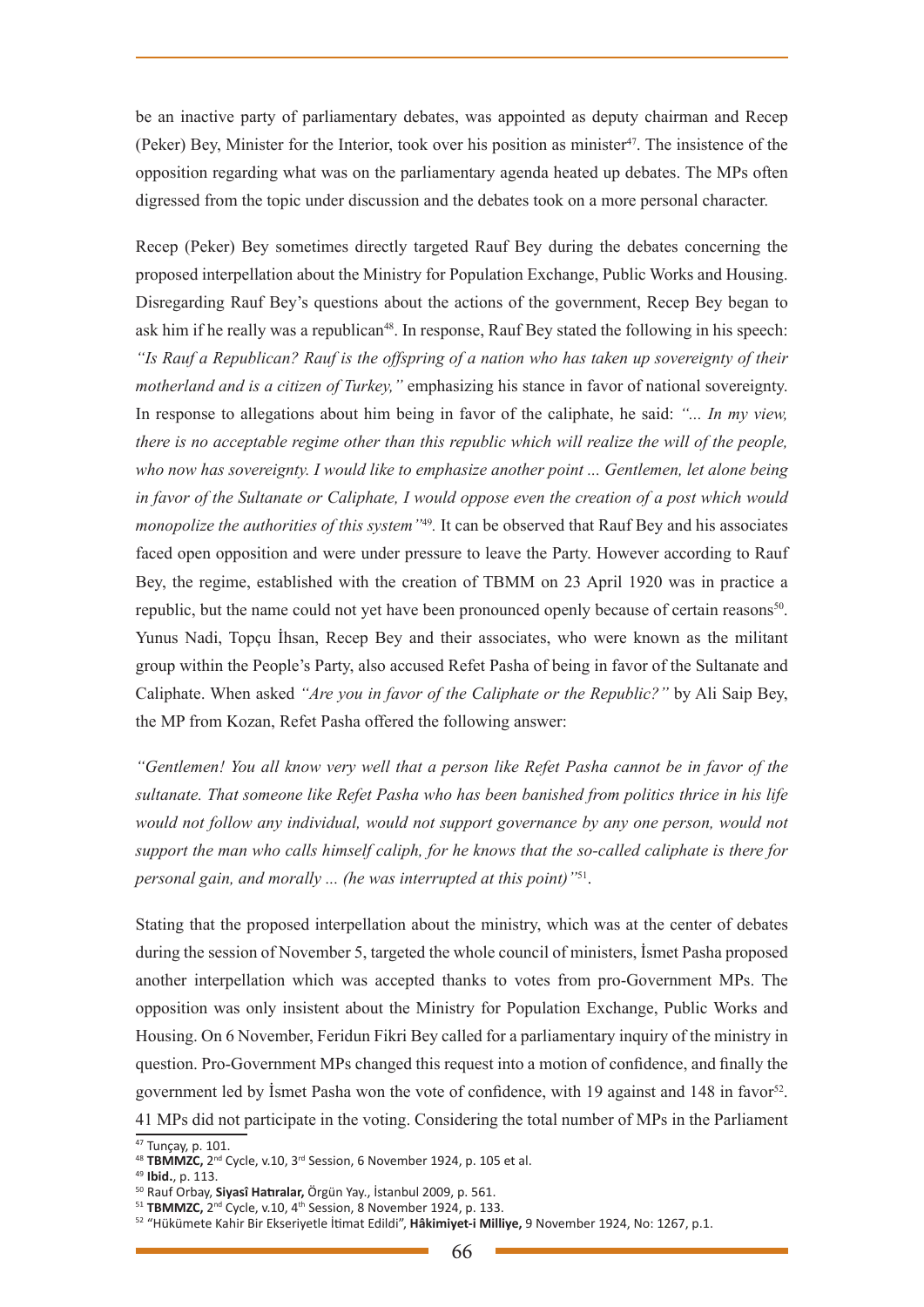was 287, it is worth noting that the number of MPs who did not participate was quite substantial. While the opposition did not manage to achieve its goals, the government, despite its success, could not prevent breakaways from the party. Describing those who gave a vote of no-confidence as *"persons of principle*,*"* Ali Fuat Pasha stated that the vote of confidence in relation to the issue of the population exchange had been won, thanks to the votes of *"those who are scared to be seen as being against the republic*". In his view, those people had come together and left the party<sup>53</sup>.

The MPs who had given a vote of no-confidence, left the People's Party on 9 November 1924. Among those who left the party were Dr. Adnan (Adıvar), İsmail Canbolat, Refet Paşa; Erzurum MPs Rüştü Paşa, Halit Bey, Ziyaeddin Efendi; Dersim MP Feridun Fikri, Erzincan MP Sabit Bey, Sivas MP Halis Turgut, and Ordu MP Faik Bey<sup>54</sup>. On November 28, Kazım Karabekir Pasha left the People's Party, and he was followed by Cafer Tayyar Pasha who left the party on December 7. While resignations from the HF came one after the other, the pro-government newspaper Hâkimiyeti Milliye published news claiming that those who had left the party would come together to establish a new party of their own. It was stated in the relevant section of news that there was a lenient attitude toward the establishment of an opposition party, but that an assurance to remain loyal to the principles of revolution was needed to remove suspicions<sup>55</sup>. According to Ahmet Emin Yalman, the fact that a pro-government newspaper published news about the former MPs establishing a new party meant that Mustafa Kemal Pasha gave the green light to the new party<sup>56</sup>. Among all the news, comments, and rumors, one development is especially worth noting. Upon finding out that the new party would have the word "Republic" in it, the People's Party changed its name on 10 November 1924 to include that same word<sup>57</sup>. The MPs who had resigned from the People's Party assembled in Erzincan MP Sabit (Sağıroğlu) Bey's house to prepare their party program under the leadership of Ali Fuad Pasha. Once the preparations had been made, the opposition made a formal application, once again under the leadership of Ali Fuad Pasha, to the Ministry of Interior and established the first opposition party in Turkey on 17 November 1924<sup>58</sup>. Thus, the first natural opposition party of the Republic, the Progressive Republican Party (TpCF), was established. According to the declaration presented to the Ministry of Interior on 17 November 1924, the founders of the party included Kazım Karabekir Pasha, Ali Fuat Pasha, Refet Pasha, Cafer Tayyar Pasha and Rüştü Pasha as well as Rauf Bey, Dr. Adnan Bey, Feridun Fikri Bey, and Halis Turgut Bey59. The founders emphasized

Members: Rüştü Pasha (Erzurum) İsmail Canbolat (İstanbul) Sabit (Erzincan)

<sup>53</sup> Ayfer Özçelik, **Ali Fuat Cebesoy,** Akçağ Yay., Ankara 1993, p. 301-302.

<sup>54</sup> **Yakın Tarihimiz,** v.4, p. 177.

<sup>55</sup> Hâkimiyet-i Milliye, 14 November 1924, No: 1272, p.1.

<sup>56</sup> Yalman, p.150.

<sup>57</sup> Hâkimiyet-i Milliye, 11 November 1924, No: 1269, p.1.

<sup>58</sup> **Tanin,** 18 November 1924, No:2475, p.1.

<sup>59</sup> While Ali Fuad Pasha was the secretary general during the foundation of the TpCF, Karabekir Pasha came to lead the party after his resignation from the People's Party. The composition of the Administrative Committee was as follows: President: Kazım Karabekir Pasha

Vice President: Dr. Adnan and Rauf Bey (İstanbul)

Chief Clerk: Ali Fuad Pasha (Ankara)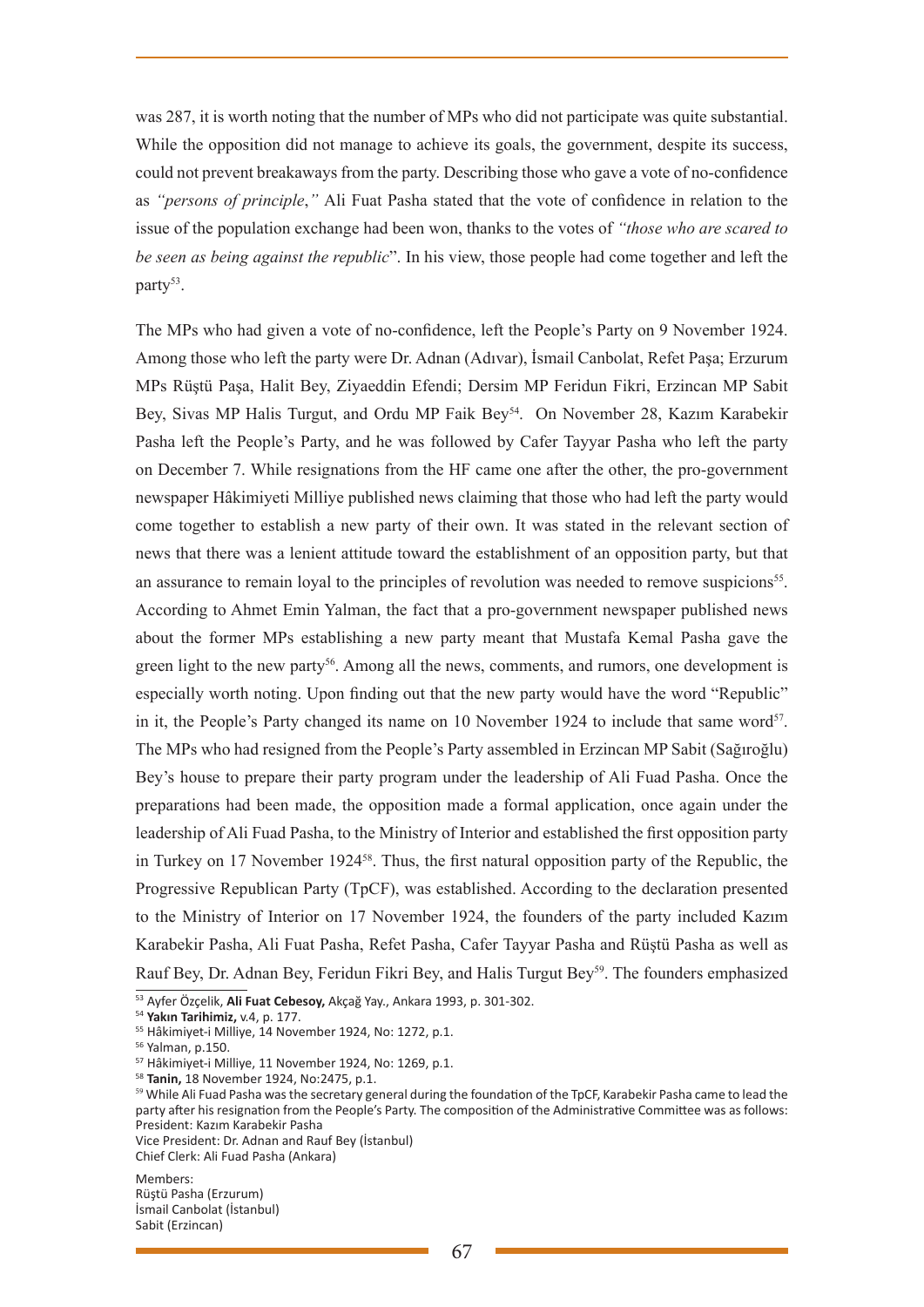the party's position in favor of democracy and reform. For this reason, they decided that the party would not have any more than thirty members. Ali Fuat Pasha stated the following in relation to this issue: *"If we had admitted the conservatives into our party as well, surely our number would have reached eighty. However, our sole purpose is to make sure that the government and the opposition can work side by side. We did not establish a party to rise to power"60.* 

With the establishment of the Progressive Republican Party, the Republic of Turkey experienced a multi-party system for the first time. In his written interview with the Times Istanbul correspondent, Mustafa Kemal Pasha stated the following on 11 December 1924, making it clear that he was pleased with the recent developments: *"The existence of political parties is natural*  in states which are based on national sovereignty and have a republican regime. There will *certainly be parties in the Republic of Turkey which will check each other's activities."*61 There are claims that the version of this interview published by the Hâkimiyet-i Milliye newspaper was abridged, and that the unabridged version was included in a report sent on 25 November 1924 by the British Consulate in İstanbul to the Ministry of Foreign Affairs, and that in fact Mustafa Kemal Pasha was not pleased with this development<sup>62</sup>. However, with the establishment of TpCF, Mustafa Kemal Pasha's Young Republic adopted the methods of Western Democracy for a period of time $63$ .

İsmet İnönü stated the following in relation to the establishment of the TpCF: *They think that we have been together since the beginning, that we triumphed together and founded this state together, and so they believe that we should each get the same say in matters. They mean that we occupy different positions but that our words have the same impact ... Both Rauf Bey and the others regard Atatürk as an unpredictable person. This is how they have known him from the beginning and this is why they are afraid of him. In their view, the only way to keep him contained and to be assured for good that he will be contained, is to make him resort to their assistance before he does anything at all. They wanted things to be this way regardless of their own situation"*<sup>64</sup>*.* It can be inferred from this statement that İsmet İnönü linked the establishment of an opposition party to the uncertainty that the generals of the War of Independence felt in relation to Mustafa Kemal Pasha. According to Hasan Rıza Soyak, some pro-Committee of Union and Progress individuals were the ones who really dictated the actions and program of the TpCF behind the scenes<sup>65</sup>. Considering the fact that many of the generals of the War of Independence had ties with the Committee of Union and Progress in the past, this view has some credibility.

- Muhtar (Trabzon)
- Halis Turgut (Sivas) Necati (Bursa)

Şükrü (İzmit)

Faik (Ordu)

 $^{60}$  Özçelik, p. 303.<br> $^{61}$  Hâkimiyet-i Milliye, 11 December 1924, No: 1295, p.1.

<sup>&</sup>lt;sup>62</sup> Esat Öz, **Türkiye'de Tek Parti Yönetimi ve Siyasal Katılım (1923-1945),** Gündoğan Yay., Ankara 1992, p.92-93.<br><sup>63</sup> Lord Kinross, **Atatürk- Bir Milletin Yeniden Doğuşu,** (Trans. Ayhan Tezel), Sander Yay., İstanbul 1973

<sup>64</sup> İsmet İnönü, **Hatıralar,** (Ed. Sabahattin Selek) v.2, Bilgi Yay., Ankara 1987, p.173.

<sup>65</sup> Soyak, p. 281.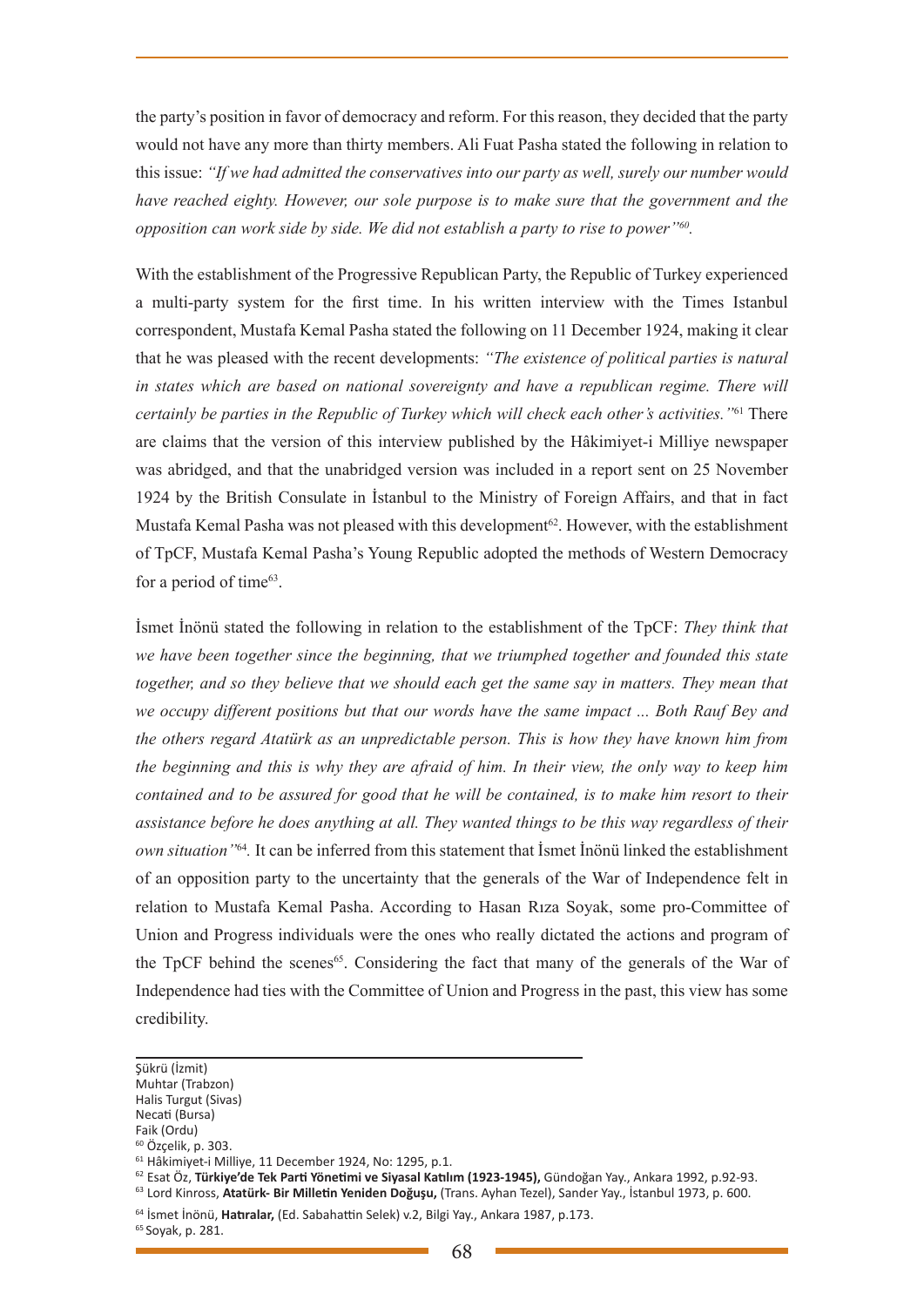In his book, Çankaya, Falih Rıfkı Atay made the following comment regarding the establishment of the TpCF:

*"It is wrong to link the establishment of the Progressive Republican Party to such petty reasons such as personal jealousy, competition and discord. Such comments are made by those who are incapable of sound reasoning. There are dedicated democracy fighters among the founders of the party. They were in favor of a parliament with a system of checks and balances where there would be free elections, without team pressure. We can call these people the idealists of the Progressive Republican Party. There are modest patriots among them who want nothing but to make sure that everything is going on the right track, that there is no more pressure and corruption. Their motives were the abolition of personal government, and to establish a system of checks and balances in accordance with the principles of national sovereignty. Those who did not have anything personally against Mustafa Kemal but just desired to get rid of authority and system, those who desired nothing but to get rid of Mustafa Kemal, and whose wanted to stop the nascent revolutionary movement to re-establish the old order, were all united around these*  motives"<sup>66</sup>.

Touching on the main reason behind the conflict that took place in the aftermath of the National Struggle, Hüseyin Cahit stated the following:

*"... Once that sacred goal had been achieved, the deafening and dazzling desire for power which blinds the eye, began to dissolve the bond of sincerity that had existed between these selfless leaders of the national movement. As those who had provided actual service were no longer there, a vacuum formed around positions of power. Then, everywhere was infested with those crafty people who can benefit from every opportunity in every era. Now one cannot hear anything but them ranting and raving. It is as if there are no liberals or patriots left in the country but these parasites. It is not those who fell in battle or those who led the national movement who make sure today that the people who saved their motherland now have sovereignty; it is instead a group of pathetic creatures who have been hiding in their corners from the very beginning and are now in charge"*<sup>67</sup>*.* 

There are interpretations claiming that a group of individuals like Kılıç Ali, Ali (Çetinkaya), Recep (Peker), Yunus Nadi, who are perceived to have played a secondary role during the National Struggle, were striving to drive a wedge between Mustafa Kemal Pasha and Refet, Ali Fuat, Kazım Karabekir and Rauf Bey<sup>68</sup>. Lord Kinross pointed to the role of informants in aggravating the situation, stating that resignations from the People's Party gained momentum as a result of the activities of these informants<sup>69</sup>.

<sup>&</sup>lt;sup>66</sup> Falih Rıfkı Atay, Çankaya**: Atatürk'ün Doğumundan** Ölümüne **Kadar,** Doğan Kardeş Yay., İstanbul 1969, p. 395-402.<br><sup>67</sup> Kandemir, **Siyasî Dargınlıklar,** v. 3, p. 21.

<sup>68</sup> Eric Jan Zürcher, **Millî Mücadelede İttihatçılık,** (trans. Nüzhet Salihoğlu), Bağlam Yay., İstanbul 1987, p. 142-143. 69 Kinross, p. 598.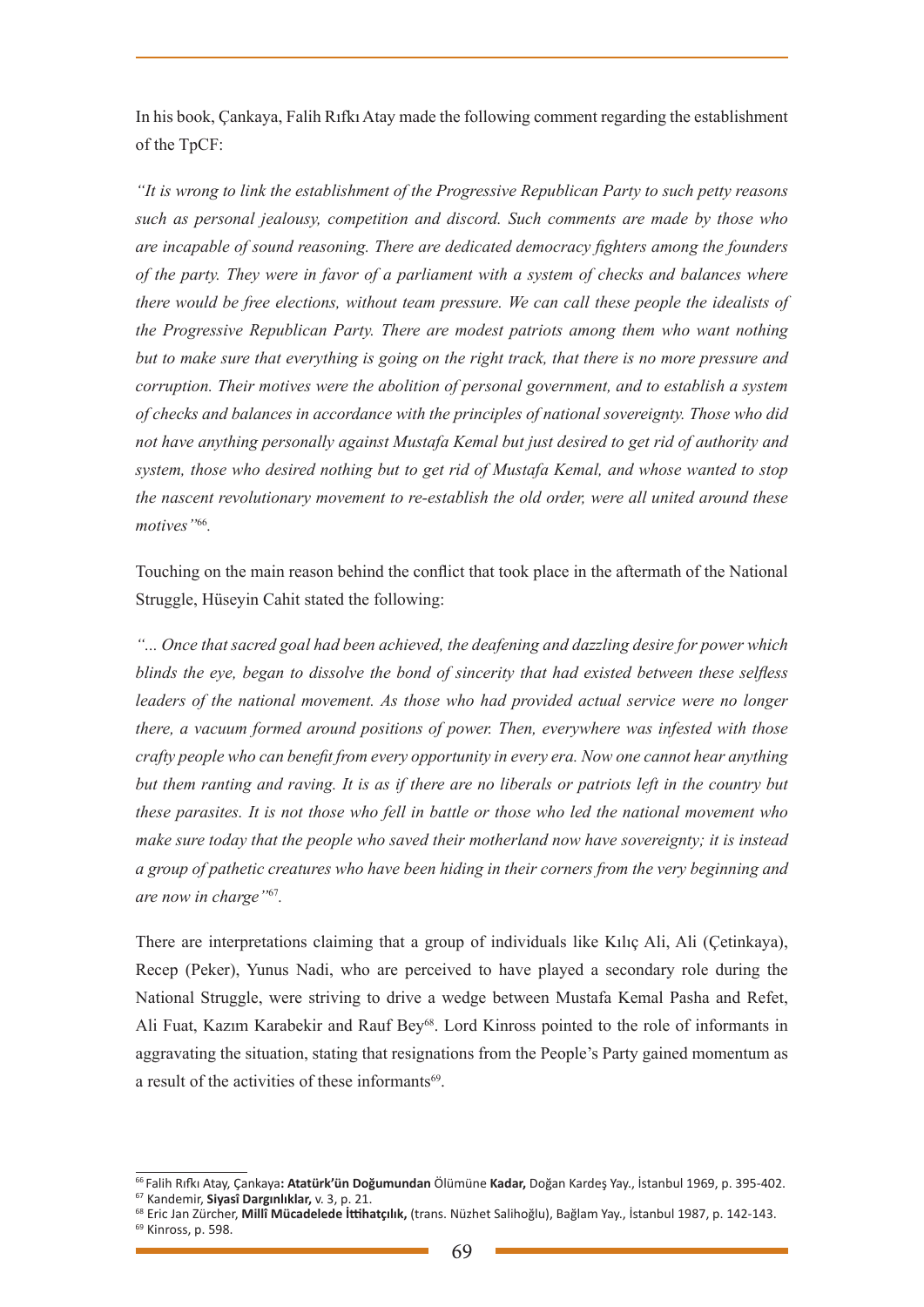#### **TpCF's Program and Criticisms**

Ali Fuat Pasha, one of the founders of the party and its first president, explained their motives behind establishing the TpCF as follows: *"Our intention was not to rise to power when we established the TpCF. We expressed this openly. Our intention was to make sure that there would be a system of system of checks and balances to keep those in power in line. It was only for this purpose that we needed to establish a system of checks and balances in the parliament"*<sup>70</sup>*.* In order to eliminate possible suspicions concerning the TpCF, its party constitution of 64 articles and its founding principles were made public in newspapers. The purpose for its establishment was explained as such:

*"We have established the TpCF to offer our nation a true path in this new field it has entered on, which can be walked with certainty after having shown the will and ability to determine its future. One or two parliaments have been entrusted with the task of exercising sovereign rule. These parliaments give the power of execution, resulting from the task of ruling with what the people entrusted them, to a commission comprising of a limited number of MPs. Although an obligation, this is not without possible dangers. The most serious danger is the possibility that a rule of oppression may settle in and devoid the people of this right. There is an urgent need for any tool that will keep the nation and its ministers checked and prevent the Council of Ministers from leaving the right path"*<sup>71</sup>*.* It was thus emphasized that the party had been established to create a system of checks and balances and that it would make efforts to maintain national unity. Drawing on the proclamation of Republic, the party program included the following statements: *"The Turkish State is a Republic that is based on the sovereignty of the people. Liberalism, that is the love of freedom, and democracy, that is the sovereignty of the people, form the basis of the party. The Constitution will not be amended unless the people have authorized such amendments"*<sup>72</sup>*.* 

The 6<sup>th</sup> article of the party program, *"The party respects all opinions and religious beliefs*," made it clear that the party had adopted the principle of secularism and that it would not try to interfere with religious beliefs. However, although the founders of the party used such a Western formulation to clearly distinguish religion and politics, this was interpreted in Turkey to mean the exact opposite 73. According to the party program, the needs of the people, their interests and tendencies, the requirements of the age and principles of justice would determine the laws to be made. The party supported personal rights and freedoms, and accepted putting a limit on these, only when the Constitution allowed such a limitation<sup>74</sup>. The founders of the TpCF voiced the following concern: *"If there is no counterbalance in the form of opposition, the Parliament may assume all authority and this may give rise to an authoritarian regime"*<sup>75</sup>*.* Pro-government press published harsh criticisms of the opposition after the party had been officially established.

<sup>70</sup> **Yakın Tarihimiz,** v.4, p. 47.

<sup>71</sup> Cebesoy, p.111-112.

<sup>72 &</sup>quot;Terakkiperver Cumhuriyet Fırkası'nın Millete Beyannamesi", **Tanin,** 18 November 1924, No:754, p.1.

<sup>73</sup> Kinross, p. 601.

<sup>74 &</sup>quot;Yeni Teşkil Eden Terakkiperver Cumhuriyet Fırkasının Beyannamesi", **Vatan,** 18 November 1924, No: 576, p. 1.; **Vakit,** "Yeni Fırkanın Programı", 19 November 1924, No:2476, p.1.

<sup>75</sup> Kemal H. Karpat, **Türk Demokrasi Tarihi,** Timaş Yay., İstanbul 2010, p. 132.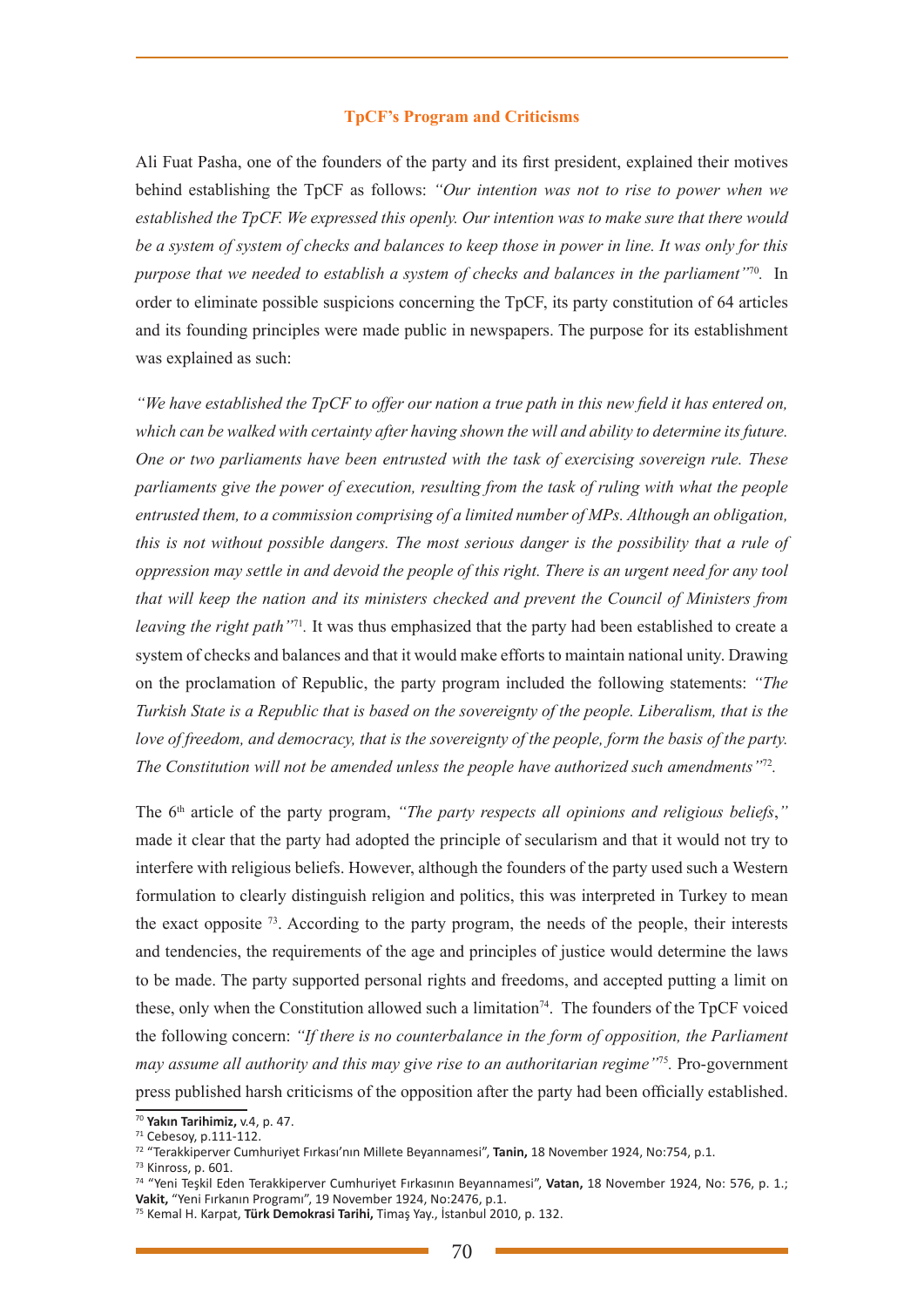Hüseyin Cahit expressed his reaction in these words:

*"What a source of unrest the People's Party turns out to be! Those who change as times change, political swindlers, tricksters, bandits and even traitors to the motherland, in short, all sorts of evil have infiltrated this party. In the past we believed the People's Party to be made up of respectable politicians whom we trusted with administering and reforming the country; today, there is no hiding the fact that we are filled with fright in the face of this party"*76.

It has already been mentioned that the HF changed its name to Republican People's Party (CHF) upon finding out that the new party would have the word 'Republic' in its name. It can be observed that Mustafa Kemal Pasha himself protested and criticized the inclusion of the word 'Republic' in the name chosen for the new party, the Progressive Republican Party (TpCF). In the Speech, Mustafa Kemal Pasha shares his view on the topic:

*"How can one seriously trust the honesty of those who used to refrain from even simply uttering the word 'Republic', who wanted to end the Republic the day it was proclaimed, when they call their party 'Republican' and 'Progressive Republican' at that?"*<sup>77</sup>*.* 

It is known that the extremists within the CHF spread rumors that there was no difference between the parties to decrease the level of sympathy felt toward the new party and to provoke heated debates. In a statement to the Times, Mustafa Kemal Pasha summarized his view on the TpCF's party program: *"... The articles of the Progressive Republican Party's program do not express any idea or principle that is against the principles of the People's Party, there is nothing that provokes debates"*78. In response to this statement that there was no difference between the two parties' programs, Ali Fuad Pasha replied that the People's Party did not even have a written program and therefore there could be no comparison. In his view, the real purpose of such a statement was to accuse the founders of the new party of having political ambitions<sup>79</sup>. According to Ali Fuat Pasha's statements, the founders of the TpCF did not turn against Mustafa Kemal Pasha but were rather expressing their opposition against the İsmet Pasha administration. In an article published by the Vakit newspaper on 19 November 1924, the differences between the two parties were explored and their different ways of interpreting the principle of national sovereignty were pointed out. According to this newspaper article, the TpCF held the belief that the principle of national sovereignty had to be widespread, and that certain arrangements were needed to achieve this<sup>80</sup>.

One of the founders of the party, Kazım Karabekir Pasha, saw a connection between the process leading to the establishment of the party and what immediately followed the War of Independence:

*<sup>&</sup>quot;The two ideas we had after victory were these: 1. It would suffice if a group of thirty-forty* 

<sup>76</sup> Orbay, p. 602.

<sup>77</sup> Atatürk, p. 696.

<sup>78</sup> Orbay, p. 608.

<sup>79</sup> Orbay, p. 609.

<sup>80 &</sup>quot;Yeni Fırka İle Eski İttihat ve Terakki", **Vakit**, 19 November 1924, No:2476, p.1.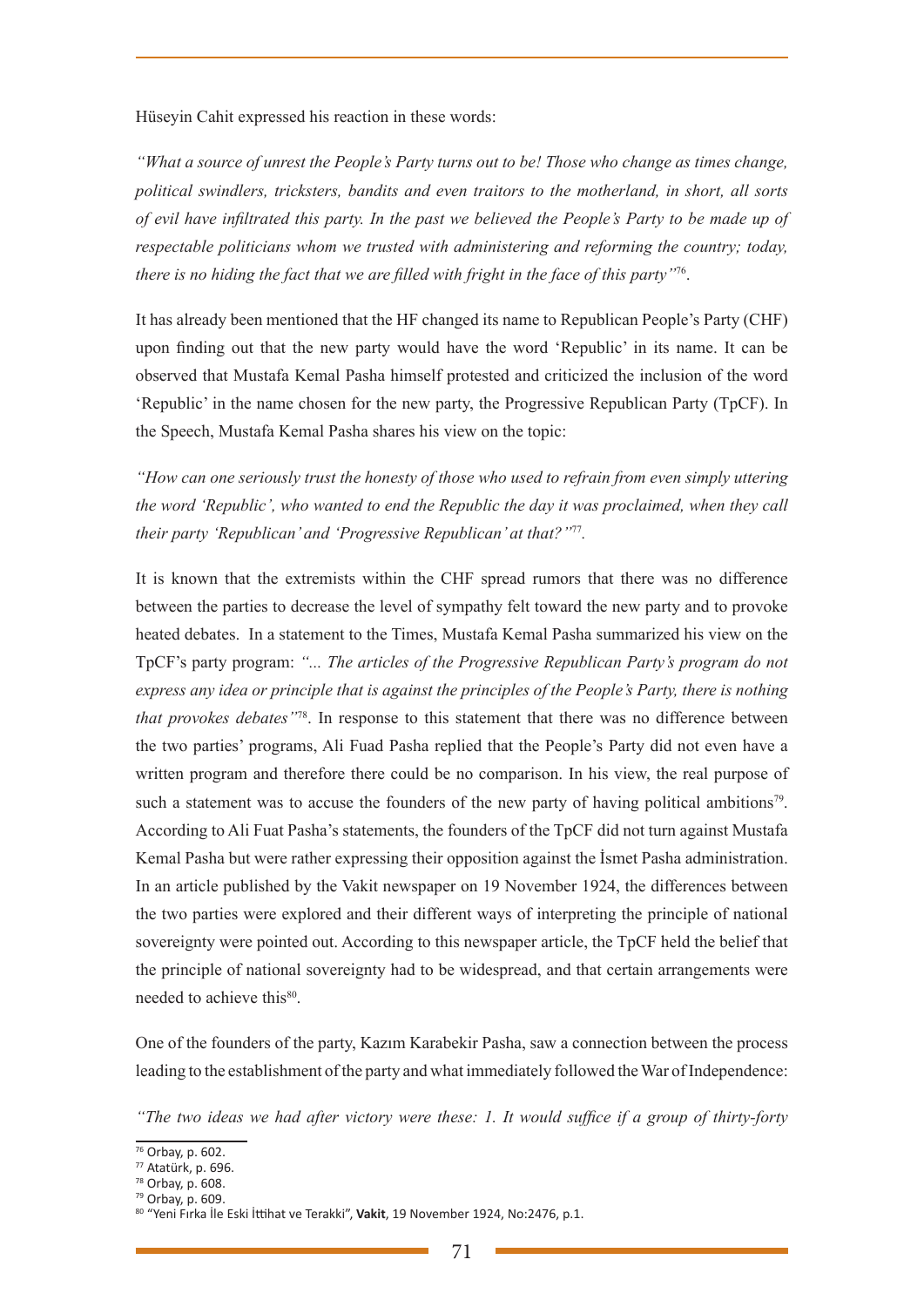*people assembled around Mustafa Kemal Pasha. This assembly would produce a successful party and would do as it pleased. 2. Accepting the leadership of a few people who would be loved and respected by the whole country, and co-operating with the majority, that is, with the party"*<sup>81</sup>*.* Karabekir Pasha claimed to have refused Mustafa Kemal Pasha's offer to make him Prime Minister, and to have adhered to a path of opposition instead. His rationale behind this choice was this: *"It was a compulsion to selflessly accept the task of facing the future challenges to our country and nation. I put up with everything to support my thesis, as I am someone who believes in freedom of organization for the future of the nation"*<sup>82</sup>*.* 

#### **The Process Leading to the Closure of the TpCF and the Closure of the Party (3 June 1925)**

The developments that took place during the process of establishing a new party not only moved those who had grievances with the government, but also other opposition groups that had remained dormant until then. Falih Rıfkı Atay's remarks on this point have already been shared earlier in this current work. The resignations from the People's Party were in fact quite substantial. Accordingly, the CHF did not take this development lightly. In the first phase, 11 people resigned from the CHF on 10 November 1924, while the number of resignations reached 32 on November 22. Of these, 28 MPs joined the TpCF, while 4 MPs decided to remain independent<sup>83</sup>. Commenting on the resignations from the CHF, Recep (Peker) Bey stated that resignation was the right choice for those who had left the party, and added that he wished in all sincerity that they would manage to benefit the country in their new positions. However, it can be observed that this sincere wish was soon forgotten and was replaced by heated debates84.

Active for a period of six and a half months, the TpCF worked meticulously to stay true to the objectives expressed by its founders, and it seemed to be quite an effective opposition party. The main objective according to Ali Fuat Pasha was to form an opposition against the People's Party, and not to rise to power<sup>85</sup>. As per its specified objectives, the TpCF requested explanations for certain issues in the Parliament, expressed its opinion in the 1925 Budget talks, agreed to abolish the ashar tax, expressed its stand against the law that vested the Independence Tribunal of Ankara with the authority to sentence people to death, and accused the Republican People's Party of having applied pressure against itself during the by-elections<sup>86</sup>. Although it joined the parliamentary by-elections, it did not have candidates in every location and the candidates it did have did not manage to succeed. The party had emphasized in its program that it would be a democratic and liberal party that would respect different ideas and beliefs. Among its other principles were the single-degree election system, the idea that the constitution could not be changed without the approval of the people, that one could no longer be an MP once elected President, administrative decentralization, and not instituting further reforms without permission

<sup>81</sup> Kandemir, v. 3, p. 34.

<sup>82</sup> Kandemir, v. 3, p.34.

<sup>83</sup> Tunaya, p. 621.

<sup>84</sup> Kandemir, v. 2, p. 119-120.

<sup>85</sup> Cebesoy, p. 110.

<sup>86</sup> Tunaya, p. 610.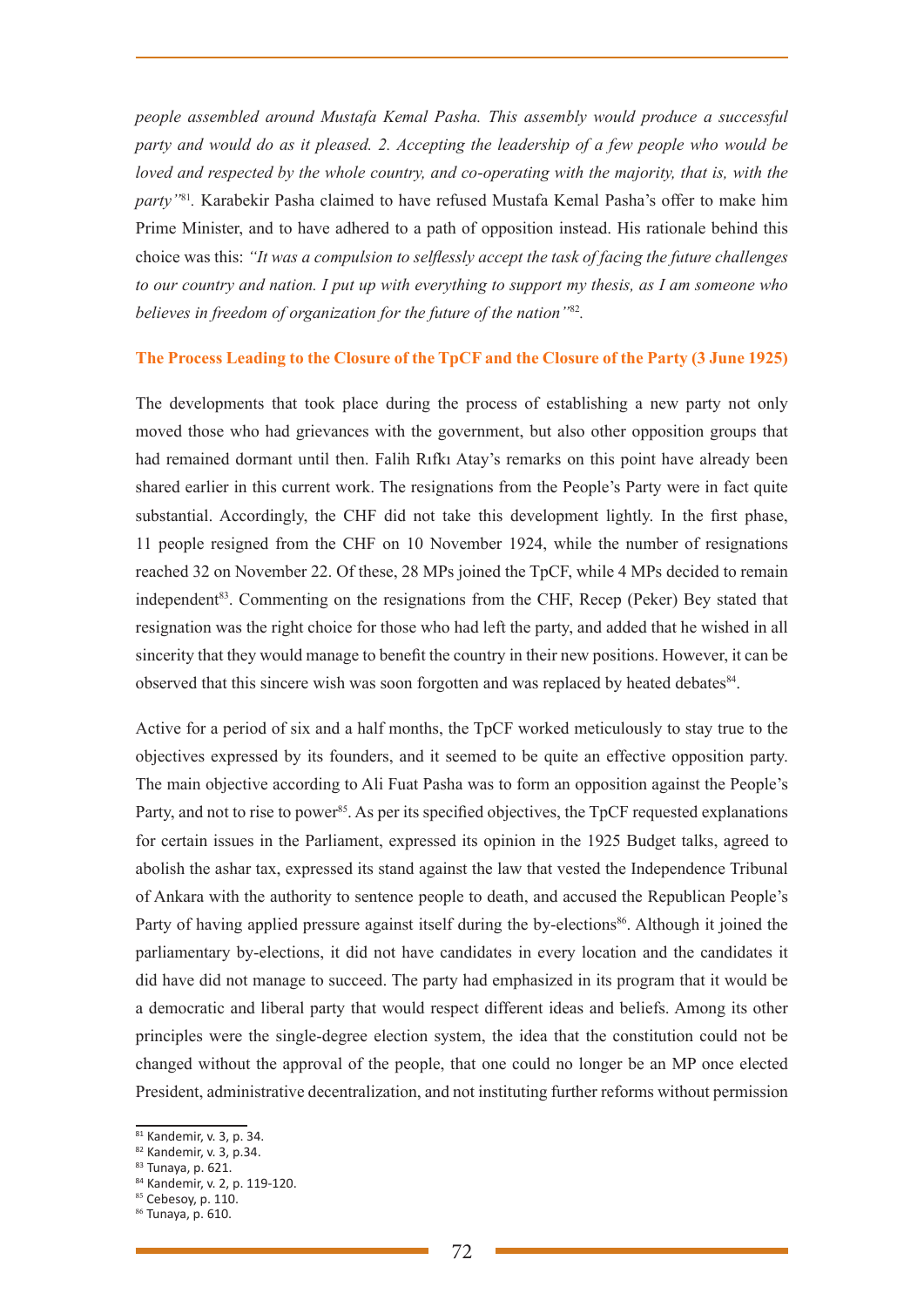from the people87. These principles were seen as an opportunity by anti-reformists, and those who favored a theocratic system government, such groups that started infiltrating the TpCF. The founders of the TpCF had no desire to pave the way for such developments. However, the events that followed put the party in a problematic position.

The effective opposition of the TpCF exacerbated the existing conflicts between them and the government. The debates that started during the budget talks continued after the talks and, at the end of the quarrel between Ardahan MP Halit Pasha and Ali Çetinkaya and his friends, Halit Pasha was shot dead. This was harshly criticized by the opposition and the pro-opposition media. Even though there are different opinions as to what started to quarrel,<sup>88</sup> the real issue was that the extremists within the People's Party could not tolerate opposition of any kind.

The Sheikh Said Rebellion started shortly after the death of Halit Pasha. The group within the People's Party which found Fethi Bey's policy to be too moderate, immediately formed a front against him. Because of the rebellion, the hardliners requested the imposition of martial law in Istanbul as well. Fethi Bey had the courage to respond to his critics with the following words: "*I will not resort needlessly to violence and have blood on my hands*"89. It can be understood that the main reason behind the extremists' insistence on Martial Law was their wish to silence the press based in Istanbul. Unable to resist the increasing pressure for longer, Fethi Bey asked Karabekir Pasha to abolish his party. However, Karabekir Pasha rejected this request to abolish a party which did not even have any branches in the area where the rebellion was effective, saying: *"We have the legal authority to establish parties but not the authority to abolish them"*90.

After Fethi Bey's resignation, the first thing by the new government, which was led by İsmet Pasha, was an addition made to the 1<sup>st</sup> article of the Treason Act, through which it managed to make law on the maintenance of order on 4 March 1925<sup>91</sup>. Commenting on İsmet Pasha leading a government once again, Yakup Kadri said it was "the Third Victory of İnönü"<sup>92</sup>. In fact, İsmet Pasha had already given signs that the measures taken in response to the rebellion would be very harsh: *"We consider it necessary to take a series of special measures which will come shortly into force. These will be aimed at, above all, terminating the violence caused by the recent developments, protecting our motherland from all sorts of plotting, establishing a state of calm and peace, and strengthening the state"*93. In a declaration published on 8 March 1925, Mustafa Kemal Pasha stated the following in relation to the rebellion: *"I call upon government officials, both civilian and military personnel, to perform their duties with determination and without even a trace of hesitation"*<sup>94</sup>*.*

 $87$  Cebesoy, p. 112-113.

<sup>88</sup> However, it is known that Halit Pasha had revealed the fact that some Mustafa Kemal Pasha supporters - including Colonel Arif - had been stealing from a government-owned industrial facility and using the money to fund their secret political campaign against the Pasha's enemies (Kinross, p. 603).

<sup>89</sup> Şerafettin Turan, İsmet İnönü **–Yaşamı, Dönemi ve Kişiliği,** Bilgi Yay., Ankara 2003, p. 90.

<sup>&</sup>lt;sup>90</sup> Özcelik, p. 313.

<sup>91</sup> TBMMZC, 2<sup>nd</sup> Cycle, v.15, 69<sup>th</sup> Session, 4 March 1925, p. 131.

 $92$  Karaosmanoğlu, p. 74. Yakup Kadri states that, with the closure of the SCF in the following years, İsmet Pasha gained a "Fourth Victory of İnönü" without any personal involvement in the affair (Karaosmanoğlu, p. 98). 93).

<sup>94</sup> **Atatürk'ün Tamim, Telgraf ve Beyannameleri,** (ed. Ali Sevim et al.), AAM Yay., Ankara 2006, p. 568-569.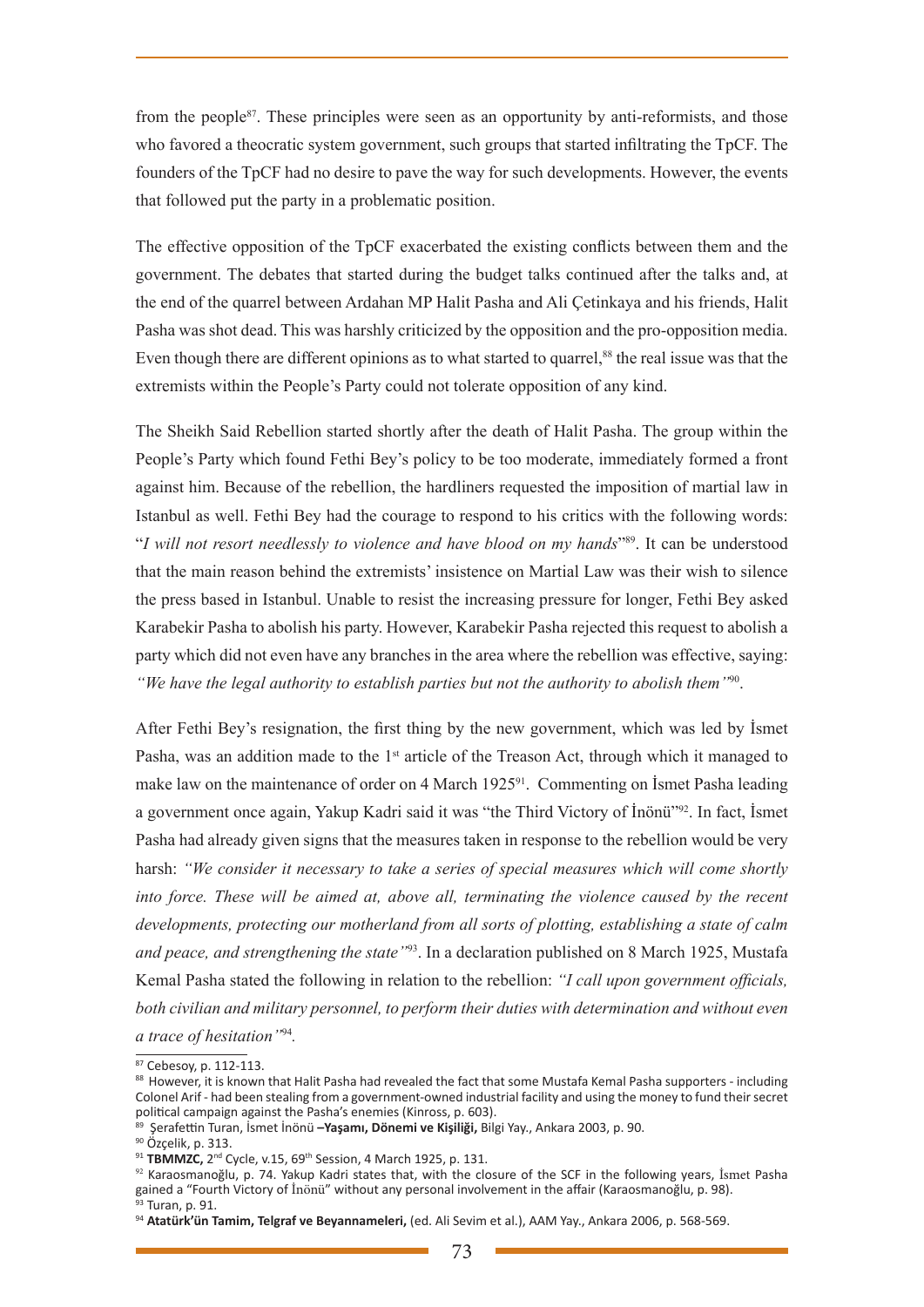The Law on the Maintenance of Order vested government with the authority to *"ban, with the approval of the President, any reactionary organization, initiative or publication that aimed to start a rebellion and violate social order and internal security"*<sup>95</sup>. Commenting on the passing of the law, Rauf Bey stated that this law was unnecessary and that the Republic was not in danger<sup>96</sup>. With the Law on Maintenance of Order coming into force of the on 4 March with 122 votes in favor and 22 against, Independence Tribunals were also established. Karabekir Pasha shared the following views in relation to Independence Tribunals: *"... passing such a law is not an honor for the Republic. As for Independence Tribunals: Due to the meaning of the name, these courts should have been and were established during our War of Independence. For this reason, it was a great honor for our Supreme Parliament when these became history. If the honorable* İsmet *Pasha is under the impression that Independence Tribunals are the instrument of reformation, they are seriously mistaken"*97.

Acting on the basis of the 1<sup>st</sup> Article of the Law on the Maintenance of Order, the government shut down the newspapers Tevhid-i Efkâr, İstiklâl, Son Telgraf and the magazines Aydınlık, Orak ve Çekiç, Sebilürreşad on 6 March 192598. In a statement, Mustafa Kemal Pasha expressed support for this move by the government: *"It has been decided that the severest punishment should be inflicted to publications aimed at damaging the Republic as well as those who humiliate the army of the Republic and its security forces for any reason"*<sup>99</sup>*.* The government's attitude toward the press grew harsher over a short period of time, and Tanin was added to the list of banned newspapers on April 15. Ali Fuat Pasha stated that the party had no intention other than to act as a legitimate opposition party<sup>100</sup>. He also criticized the totalitarian mindset of the government, claiming that Independence Tribunals were more concerned with banning the TpCF and silencing the Istanbul press than with serving their original purpose<sup>101</sup>. One finds proof of Ali Fuad Pasha's claims about the totalitarian mindset of the government in the fact that İsmet Pasha said, at a moment during the rebellion when he was sure victory was near, that opposition was unnecessary, and in the fact that he told Admiral Bristol that *"In this country, opposition equals insurrection"*<sup>102</sup>*.*

Right after the opposition press had been silenced, the documents of the TpCF in Istanbul and its other branches were confiscated by order of Ali Çetinkaya, head of the Ankara Independence Tribunal<sup>103</sup>. At the same time, the pro-government press was publishing news claiming that the party had direct connections with the rebellion. In an article, Siirt MP Mahmud Bey claimed that the party program was filled with plans to create discord and that the party was responsible for

<sup>95</sup> Bekir Sıtkı Yalçın-İsmet Gönülal, **Atatürk** İnkılâbı**,** Kültür ve Turizm Bakanlığı Yay., Ankara 1984, p. 470.

<sup>96</sup> TBMMZC, 2<sup>nd</sup> Cycle, v.15, 69<sup>th</sup> Session, 4 March 1925, p. 135.

<sup>97</sup> **Ibid.**, p. 134-135.

<sup>98 &</sup>quot;Üç Gazete, Üç Mecmua Kapatıldı", İkdam**,** 7 March1925, No: 10032, p.1.

<sup>99</sup> "Reis-i Cumhur'un Beyannamesi", İkdam**,** 8 March 1925, No: 10033, p.1.

<sup>100</sup> **İkdam,** 9 April 1925, No: 10064, p.1.

<sup>101</sup> Özçelik, p. 314. Ali Fuat Pasha uses the title *"Political Tribunal"* instead of the title "Independence Tribunal". He was going to respond to the actions of the Diyarbakır Independence Tribunal and stated: *"These actions of this court, whose actions in matters of politics and political parties are determined by factionalism and which also possesses the authority to sentence people to death, are unprecedented. In this respect, the Ankara Independence Tribunal surpasses its counterpart in Diyarbakır by far (*Özçelik*, p.* 315).

 $102$  Kinross, p. 612.

<sup>103</sup> **Hâkimiyet-i Milliye,** 14 April 1925, No:1400, p.1.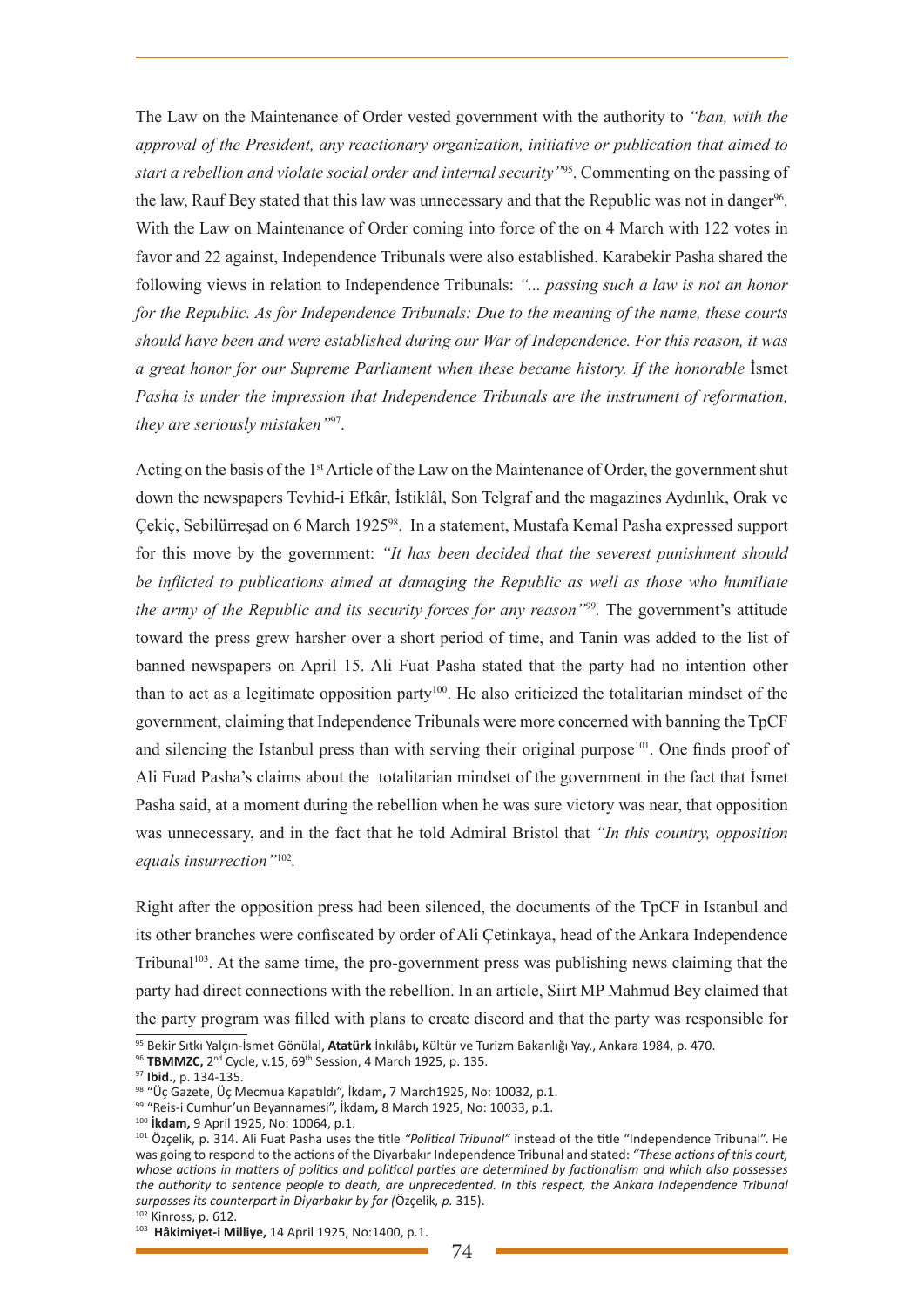the rebellion104. An article from the party program, *"The Progressive Republican Party respects differences of opinion and religion"*, was taken to be related to the Sheikh Said Rebellion, and the decision to ban the party was taken on 3 June 1925 on the basis of the law on the maintenance of order105. According to Ali Fuat Pasha, the rebellion was planned, under British leadership, by the members of the Society for the Rise of Kurds and the Order of Islam, and none of these had any relationship whatsoever with the TpCF<sup>106</sup>.

On 25 May 1925, the Eastern Independence Tribunal ordered the closure of all TpCF branches in its jurisdiction<sup>107</sup>. Following the closure of the TpCF, many journalists and writers were arrested and sent to the Diyarbakır Independence Tribunal. Since the Independence Tribunal, stationed in Diyarbakır, had finished its term there and moved to Elazığ, they stood trial in the latter city. Considering the fact that the journalists were not sentenced in the end, it can be inferred that the petitions sent to Ankara were effective. Despite the fact that the journalists were released without being sentenced, their newspapers had still been shut down<sup>108</sup>. In spite of the fact that the government had managed to shut down the TpCF and silence the opposition press, the progovernment press maintained its hostile attitude toward any opposition. It was said that *"There can be no room for mercy in politics, there is only room for interest and power, and it is this power that brings respect"*, and such statements encouraged the pressures<sup>109</sup>.

Rauf Bey gave the following statement in response to the claims that his party was using religion for political gain:

*"... The constitution of the Republic of Turkey has an article which states that 'the religion of the state is Islam'. By adding an article to our party program which states that "the party respects all opinions and religions", we had made it clear that we respected freedom of conscience, and that we were far from religious intolerance or using religion for political gain. On the other hand, those who accused us themselves presented such exquisite examples of using religion for political gain, both with their speeches and the way they dressed, that we could easily prove this with incontrovertible documentary evidence"*<sup>110</sup>*.* 

The oppression of party members and supporters following the ban on the TpCF reached its peak when, after the İzmir assassination attempt, all party members were arrested. Even though Independence Tribunals were originally founded in response to the Sheikh Said Rebellion, their real function was to prosecute all opposition against the system of the government to make sure that the new regime would settle in the country.

<sup>&</sup>lt;sup>104</sup> Cumhuriyet, 17 April 1925, No:341, s.1.<br><sup>105</sup> Nurşen Mazıcı, Belgelerle Atatürk Döneminde Muhalefet (1919-1926), Dilmen Yay., İstanbul 1984, p.155.<br><sup>106</sup> Özcelik. p. 316.

<sup>&</sup>lt;sup>107</sup> Tunçay, p. 147.<br><sup>108</sup> Hâkimiyeti Milliye, 14 September 1925

<sup>109</sup> Metin Toker, Şeyh **Sait ve** İsyanı**,** Akis Yay., Ankara 1968, p.101.

<sup>110</sup> **Yakın Tarihimiz,** v.4, p. 273.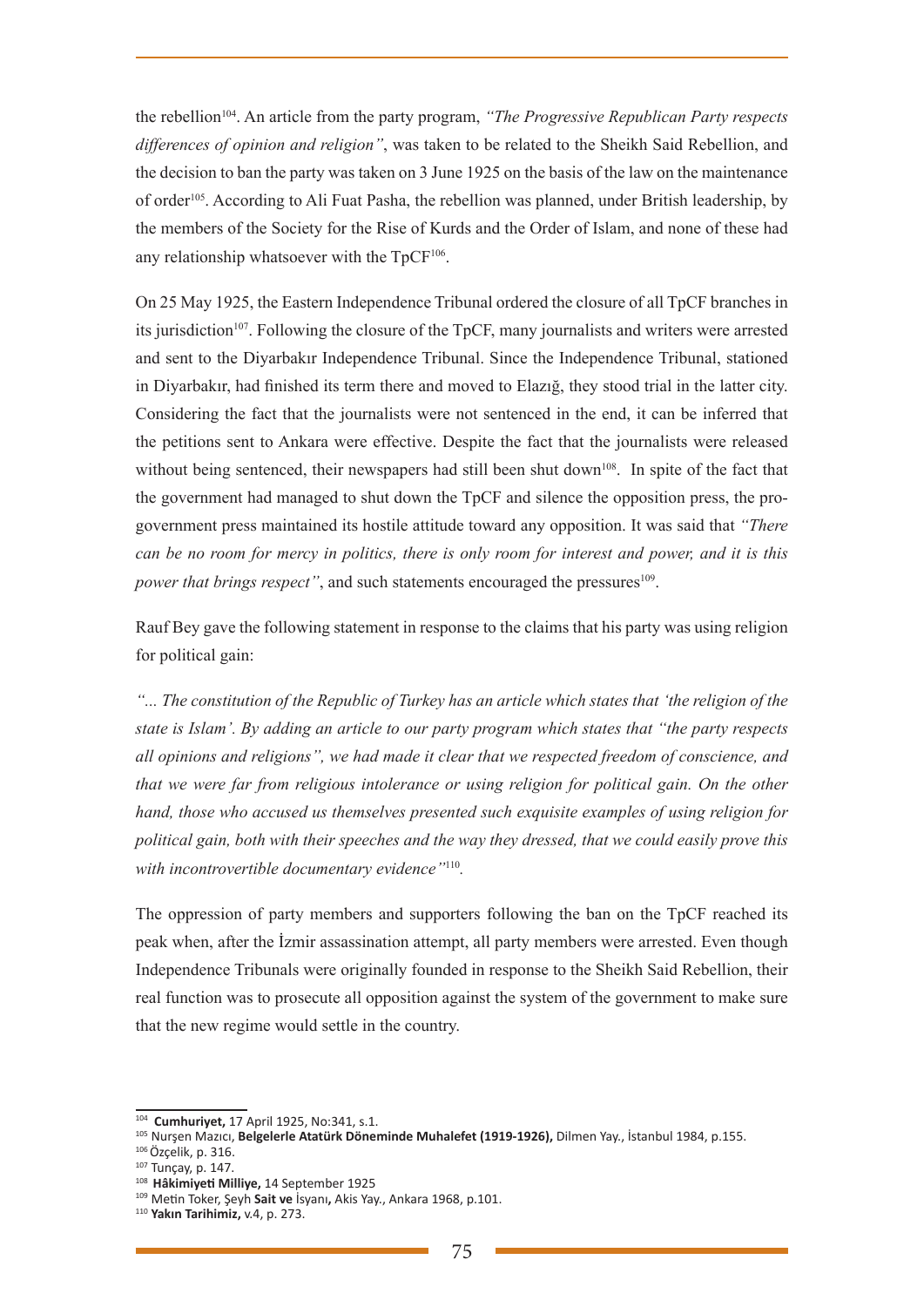# **LIBERAL REPUBLICAN PARTY The Reasons Behind the Establishment of a New Party**

In studies of the history of democracy in Turkey, the political parties are given special importance, as the existence of different voices in politics is the main indication of a democratic system. The first opposition party of the Republic, the Progressive Republican Party made quite an impact on the relationship between government and opposition. Established five years after the closure of this first opposition party, the Liberal Republican Party (SCF) differed from the Progressive Republican Party in terms of its character and reason for establishment. The most distinct difference was that the SCF represented an unnatural, controlled sort of opposition. President Mustafa Kemal Pasha himself was behind the establishment of the SCF. There were numerous internal and external reasons for the establishment of such a controlled democratic experiment.

The attempts at establishing a multiparty party system had come to an end with the law on the maintenance of order, and a Single-Party rule had prevailed with no opposition to stand against it. In the aftermath of the First World War, the empires of the previous era had been dissolved and a stand against totalitarian regimes had become dominant. The triumphant states were perceived as representing modern civilization, and the situation was taken as a victory that democracy had won against totalitarian regimes. This perception would last throughout the Second World War, too. Trying to express itself in such a political milieu, the Republic of Turkey took this perception of democracy quite seriously. It was well known, especially by Mustafa Kemal Pasha, that the prestige of the young republic in the democratic states of the West depended on its government's commitment to democracy. In his book, Cankaya, Falih Rıfkı Atay also states that neither the disposition not the ideals of Mustafa Kemal Pasha would allow him to favor dictatorship. He believed that the reforms he perceived to be imperative for national liberation could prosper freely<sup>111</sup>. From the initial years of the Republic onwards, a Single-Party rule was considered necessary for some large-scale reforms. The ultimate goal was to reach the level of modern civilization, to become Western despite the West, and to transition to a multiparty democracy, which was the most significant characteristic of the West<sup>112</sup>. This reality is an important external reason in the transition to democracy. Proving the competence of the young Republic to the outside world was a significant factor in the establishment of an opposition party. The dissolution of empires after the war increased confidence in democratic regimes. Although totalitarian regimes were still there, democracy was the ultimate goal. In this sense, what Mustafa Kemal Pasha and his closely associated meant when they referred to the West, was neither the Soviet Union, nor Fascist Italy<sup>113</sup>. Single-Party systems are in fact approached with caution by those developed countries which have completed their transition to democracy. Mustafa Kemal Pasha was a head of state who paid attention to the views held by outsiders. In democratic countries, the Single-Party rule in Turkey was interpreted to be inferior to the Western practices of democracy. Mustafa Kemal Pasha was angered by the comments of

<sup>111</sup> İsmet Giritli, **Atatürk Yolu,** (Coordinated by Turhan Feyzioğlu)**,** AAM Yay., Ankara 1995, p. 112.

<sup>112</sup> Server Tanilli, **Devlet ve Demokrasi –Anayasa Hukukuna Giriş-,** Çağdaş Yay., İstanbul 1996, p. 89.

<sup>113</sup> Tunçay, p. 247.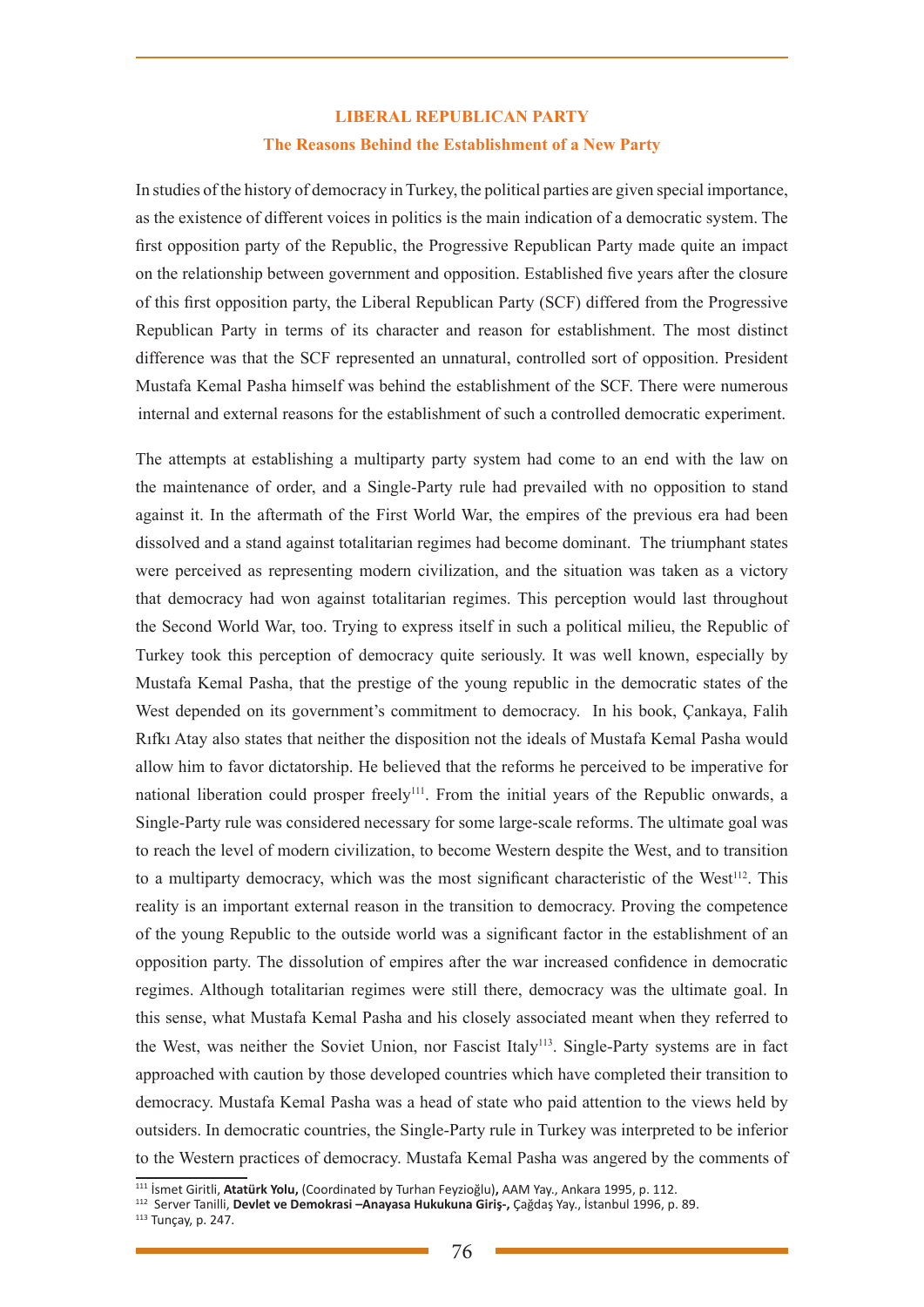European writers who claimed that, even though the Turkish system had a Western appearance, it was in essence an Eastern system<sup>114</sup>. It is well known that many Turkish statesmen had a hard time when faced with certain questions during their travels to the West, and that they informed Mustafa Kemal Pasha of this. An incident recounted to Mustafa Kemal Pasha by Kazım Özalp, the Speaker of the Parliament, is worth noting, as it sheds light on the situation:

*"When I was in Vienna a while ago, the Neue Freie Presse newspaper asked for an interview. One of the questions asked of me was the number of political parties in Turkey. I told them that we had only one party. The journalist was surprised: "How can it be that the matters of governance can be undertaken by a single party? Then this means that there is no parliamentary control in your state." In order to satisfy his curiosity, I told him: "No, we do have parliamentary control, but we have a style of our own. We keep our government in check by means of the party and commissions. Thus we avoid the unfortunate outcomes caused by the existence of many parties." Even though my words were published in verbatim the next day, the journalist had added a joke to the article which basically meant this: 'Look at this simpleton! He came to teach us a lesson about the parliamentary system in the very heart of Europe.' Truly it is difficult the explain our parliament's situation"*<sup>115</sup>*.* 

However, Mustafa Kemal Pasha's initiatives toward the establishment of an opposition party changed the tone of European newspapers and increased Turkey's prestige in Europe. Turkey was closely followed, especially by the press of democratic countries. In an article published on 19 August 1930, the Times recorded the following with regard to the establishment of a new party: *"Mustafa Kemal Pasha's decision is very important. At a time when many claim that a single party has the right to have the last say in many countries, it is noteworthy that the Pasha made such a decision"*<sup>116</sup>*.*

Another important external reason was the 1929 World Economic Depression. What is known as "Black Thursday" in the U.S. quickly turned into a worldwide crisis, causing a dramatic fall in the prices of agricultural products in Turkey. The establishment of a new party was seen as a way to appease the embittered public. When the international crisis began to have a negative impact on the country's economy, it became an internal concern with the rise of poverty at home.

The discontent felt by many people toward the Single-Party regime and its actions compelled the party to enter the process of drawing a new road map. It was understood that the political and economic problems faced by the country could not be handled within the CHF alone, and that alternatives other than Single-Party rule were needed. This is worth noting as an important factor. As poverty became the most significant problem in the country, the inability to realize plans and the oppressive policies of the Single-Party rule caused a general air of discontent in the public, and this in turn became an important internal reason for the transition to the multiparty system. In his report on the local elections of 26 October 1930, the Adana Party Inspector Hilmi

<sup>114</sup> Kinross, p. 678. 115 Fethi Okyar, Üç **Devirde Bir Adam,** Tercüman Yay., İstanbul 1980, p. 396-397.

<sup>116</sup> Soyak, p. 396.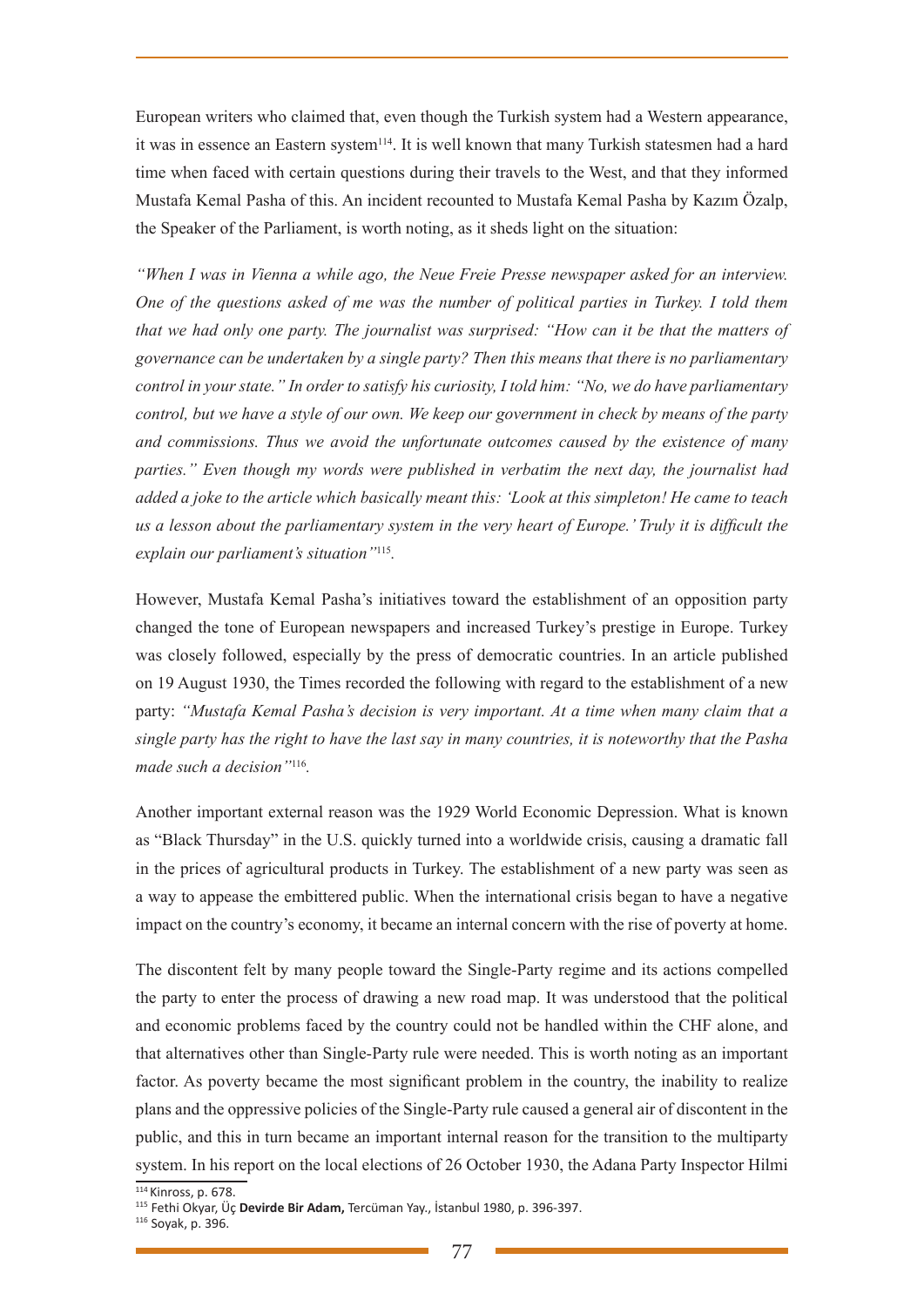Uran commented on the fact that the opposition was often referring to the discontent of the people, saying: *"It had the appearance of a force that had taken up people's discontent as a weapon ..."*117.

The complaints that Mustafa Kemal Pasha heard during his tours around the country gave rise to the idea that the government needed to be checked. However, how such a mechanism would be made functional was the real issue. Seeing that the government was not receptive to criticism and was beginning to act irresponsibly, Mustafa Kemal Pasha believed that the establishment of an opposition party would be beneficial, as this party could work to keep the government in check. According to Mustafa Kemal Pasha, the interests of the country were identical with the interests of the CHF. For this reason, the establishment of a new party would be beneficial to the party, rather than to the regime<sup>118</sup>. In this way the shortcomings of the party could be pointed out and ameliorated, and the party would ultimately become stronger. However, certain interest groups within the party had worries about this project and played a part in bringing the experiment to an end $119$ .

### **The Establishment and Actions of the Liberal Republican Party (12 August 1930)**

Drawing on the idea that opposition from within the party might cause fractures like the TpCF had, the establishment of a new opposition party was chosen as the most logical path to follow. However, Mustafa Kemal Atatürk's biggest concern about this was the possibility that an entity might form that would be against the founding principles of the Secular Republic. For this reason, it became necessary to have trustworthy men of state involved. Fethi Bey was chosen for the job, as he was a close friend of Atatürk's and had previously been the first Speaker of the Parliament, as well as Prime Minister. Another reason behind this choice was the fact that Fethi Bey had shown the courage to openly criticize the Ismet Pasha administration<sup>120</sup>.

While posted as the Turkish Ambassador in Paris, he came to Turkey on 22 July 1930 for a twomonth visit. One day later, when he went to visit Mustafa Kemal Pasha in Yalova, Rize MP Fuat Bulca warned him, saying: *"You will be offered to lead the establishment of an opposition party. Don't fall for it! It will only bring you trouble..."*<sup>121</sup>*.* In the following days, Mustafa Kemal Pasha told Fethi Bey the following in the presence of İsmet Pasha:

*"Our system today is more or less a dictatorship. Even though we do have a parliament, we are seen as a dictatorship both domestically and internationally. German writer Emile Ludwig, who visited Ankara last year, asked strange questions about our regime and, was convinced in the end that it is a dictatorship, later wrote about this conviction of his. In reality, I did not proclaim the* 

118 Tunçay, p. 249.

<sup>117</sup> For Hilmi Uran's report, see: Hilmi Uran, **Meşrutiyet, Tek Parti,** Çok **Parti Hatıralarım (1908-1950),** Türkiye İşbankası Kültür Yay., İstanbul 2008, p. 479-487.

<sup>119</sup> Okyar, p. 490-491.

<sup>120</sup> Soyak, p. 395.

<sup>121</sup> Okyar, p. 378. In a speech on the failed experiment of the SCF, Fuat Bulca stated the following: *"Only someone with the patriotism and virtues possessed by Fethi Bey could be entrusted with such a job, but nevertheless, I knew the experiment would fail. Unfortunately, I was proven right by how it ended."* (Ibid.).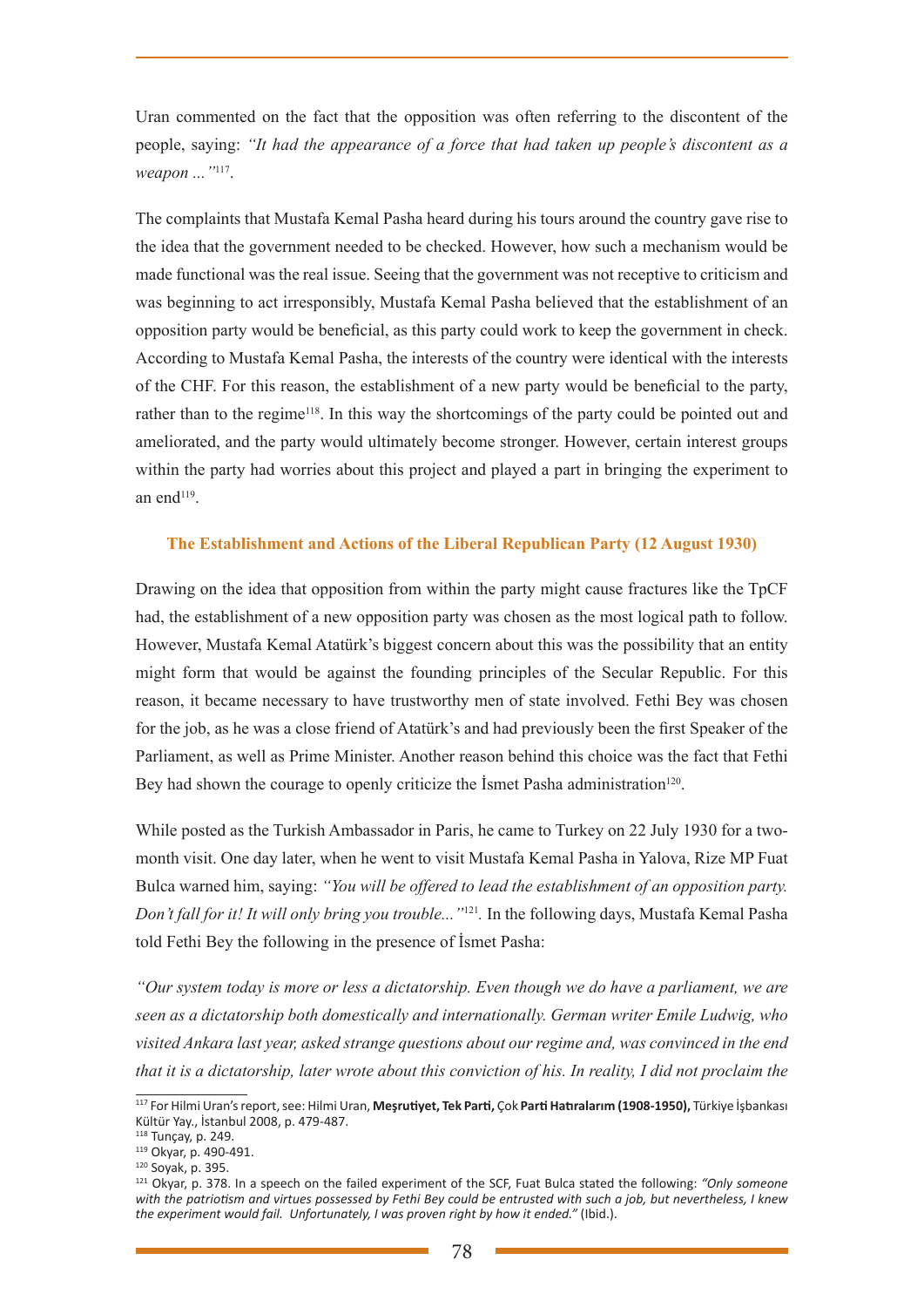*Republic for my own personal gain. We are all mortals. What will remain behind when I die is a system of despotism. However, I do not wish to be recorded in history as someone who bequeathed a system of despotism to their people... The real issue is to make sure that the Republican regime survives in this country without being dependent on the life span of individuals"*<sup>122</sup>*.* 

In response to the offer to lead the opposition party, Fethi Bey asked for Mustafa Kemal Pasha's assurance that the President would remain neutral. Mustafa Kemal Pasha's only condition for neutrality was his explanation that the new party would be located to the left of the People's Party<sup>123</sup>. However, even though the later statements of the founder were in accordance with this request, they gave way to accusations that he was a communist on the one hand, and, on the other hand, to accusations that he was harboring reactionaries in the party<sup>124</sup>.

Fethi Bey was wary of the situation as he knew that such an initiative could place him in an opposing position not just to the government but also to the state in the future, and he had concerns that he could be accused of "treason"125. However, it can be seen that, despite his promise to remain neutral, Mustafa Kemal Pasha never really cut his ties with the CHF<sup>126</sup>. Even in his correspondence during the process of establishing the new party, Mustafa Kemal Pasha asked to be addressed as both President and Head of CHF<sup>127</sup>. Fethi Bey requested from Mustafa Kemal Pasha the same budget as that of the CHF for the establishment and organization of the party. Mustafa Kemal Pasha asked him to have a meeting with General Secretary Saffet Bey, so that the could decide on a budget based on the CHF's budget<sup>128</sup>. On 9 August 1930, Fethi Bey wrote a letter to Mustafa Kemal Pasha, informing him about the new party, and Atatürk replied with a letter on 11 August. In summary, his response was: *"... I see that we agree on the principle of Secular Republic. This is the foundation I have always sought and will always seek in my political career".*

On 12 August 1930, the Liberal Republican Party was officially established under the leadership of Fethi Bey. As can be inferred from certain indicators, the decision to establish a new political party had been given 2 months prior to that. In an article dated 13 September 1930, Hamdullah Suphi Tanrıöver, head of the Central Committee of Turkish Hearths, stated that *"We had heard one and half years earlier of Mustafa Kemal Pasha's wish for a new opposition party"*129.

Asım Us records the following in his memoir:

*"On 17 June 1930,* İsmet *Pasha Said: 'There will be an opposition party in the next election.* 

<sup>&</sup>lt;sup>122</sup> Okyar, p. 392-393.<br><sup>123</sup> Okyar, p. 400.

<sup>&</sup>lt;sup>124</sup> According to a notice issued by the CHF's General Secretary Saffet Arıkan, the establishment of the SCF catalyzed actions of fanatical reactionaries as well as communists (Cemil Koçak, **Tek Parti –Cumhuriyet ve** Şefler**-,** Timaş Yay., İstanbul 2016, p. 200).

<sup>&</sup>lt;sup>125</sup> In fact, Fethi Bey had always maintained his reservations about İsmet Pasha. Fethi Bey was always worried that İsmet Pasha could plot against him (Okyar, p. 408).

<sup>126</sup> See: Fahir Giritlioğlu, **Türk Siyasi Tarihinde CHP'nin Mevkii,** v.2, Ayyıldız Matbaası, Ankara 1965.

<sup>127</sup> Okyar, p. 414-415.

<sup>128</sup> Okyar, p. 416, 495.

<sup>129</sup> Cemil Koçak, **Tarihin Buğulu Aynası –Efsaneler** Çökerken**-,** Timaş Yay., İstanbul 2013, p. 247.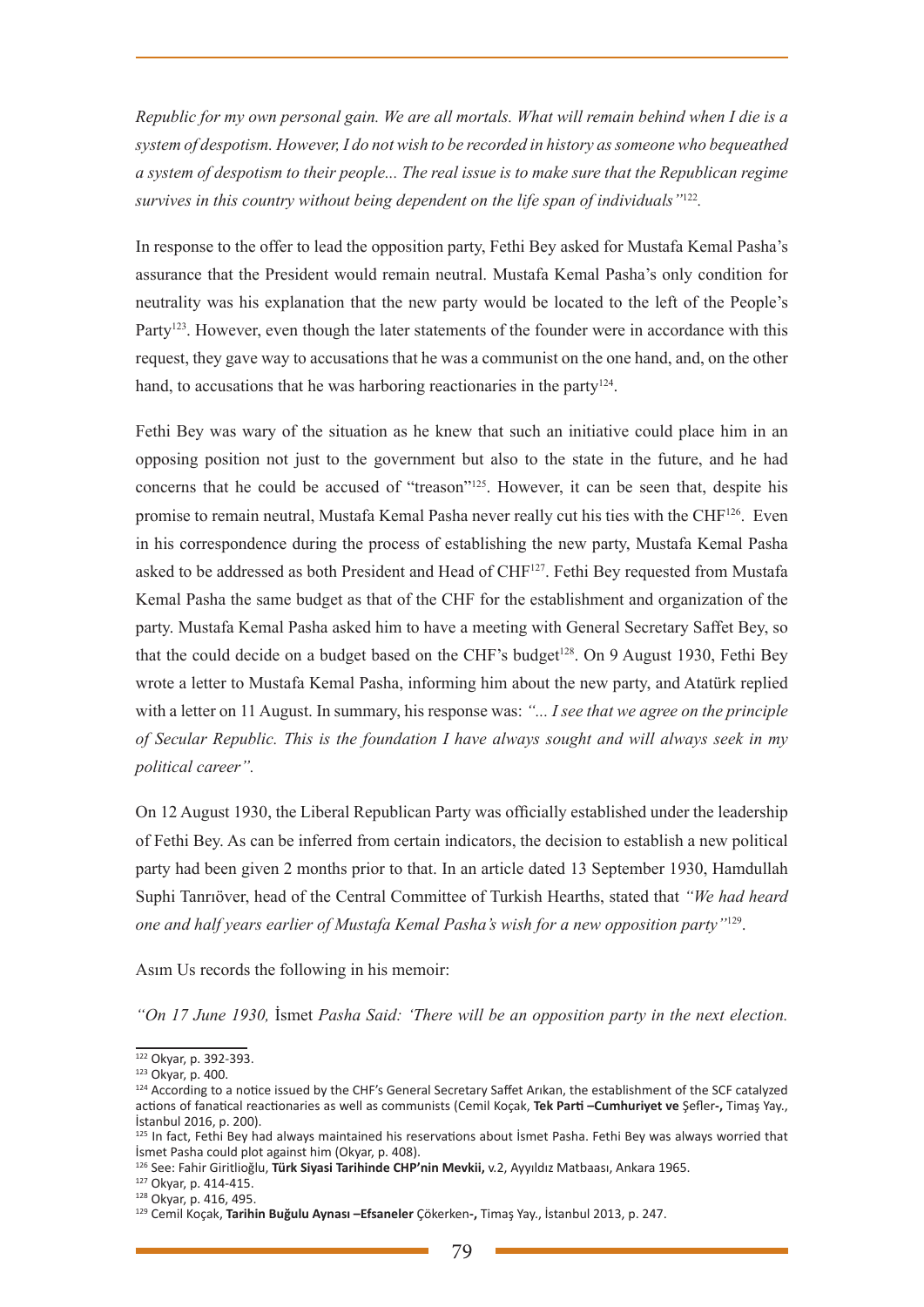*This is necessary for the establishment of a normal administration. No one will be able to do this if we don't do it now. We have the experience, we have a past. They don't think we can survive the debates. However, we have exactly the opposite opinion; people in this country are overly sensitive to what is said and written, this is sign of backwardness. We will get used to having debates and struggles just as western countries have. But I don't think this is a good time to speak of the new party, we still have a year and a half. We can talk about this in a year. We have our differences of opinion with Fethi Bey. We thought it was appropriate for him to lead a different party. Bu we cannot know if he will agree to do this. After all, it comes with a certain amount of risks"*<sup>130</sup>*.* 

Established as a controlled opposition, the SCF did not have a media outlet of its own. It is known that there was an initiative to establish a newspaper that would be called *Kürsü* and managed by Lawyer Nesim Mazlıyah<sup>131</sup>. However, the newspapers Yarın and Son Posta in Istanbul and Halkın Sesi in İzmir adopted publishing policies that were in favor of the SCF. As the SCF had been planned as an opposition party within the parliament, the number of MPs that would join was decided after negotiations. Even though İsmet Pasha wanted to keep the number of MPs limited, Fethi Bey requested to have 120 MPs which would mean one third of the whole parliament. Through this move, Fethi Bey wanted to make sure his party would have some influence. The disagreement between İsmet Pasha and Fethi Bey concerning the number of MPs was solved by the intervention of Mustafa Kemal Pasha. In the end, they settled on 70 MPs for the new party<sup>132</sup>.

Fethi Bey's visit to İzmir was the most significant event in the SCF's history. Having started a tour around Western Anatolia in September, Fethi Bey visited Manisa, Aydın and Balıkesir after delivering a speech at a rally in İzmir. However, his actions were met with criticism from some CHF extremists who voiced their protest by means of the press. The newspaper Anadolu, which was owned by Haydar Rüştü Öktem, the CHF's Denizli MP, described Fethi Okyar's rally in İzmir as "*a mob of hired drunkards going wild*"133. In this visit, Fethi Bey replied to the speech delivered by İsmet Pasha on 30 August 1930, when he opened the Ankara-Sivas Line. The visit turned, as it were, into a show of strength by the SCF. Addressing about fifty thousand people, Fethi Bey mentioned how difficult the tender terms and conditions were for railway services for foreign companies, and explained that it is only due to state interventionism that it became a habit for people to expect everything from the government. Calling for economic stability as the prerequisite for foreign investment, Fethi Bey pointed out shortcomings of the fiscal policy and of the way that monopolies functioned.

SCF's İzmir Tour was an important step towards the end of the party. Mustafa Kemal Pasha also reacted to the incidents that had taken place in İzmir. Mustafa Kemal Pasha appointed

<sup>130</sup> Asım Us, **1930-1950 Atatürk** İnönü**,** İkinci **Dünya Harbi ve Demokrasi Rejimine Giriş Devri Hatıraları,** Vakit Matbaası, İstanbul 1966

<sup>131 &</sup>quot;Kürsü Neden Çıkamadı?", **Vakit,** 1 December 1930, No:4633, p. 1. 132 Okyar, p. 416-417.

<sup>133</sup> Cemil Koçak, **Tek Parti –Cumhuriyet ve** Şefler**-,** p. 209.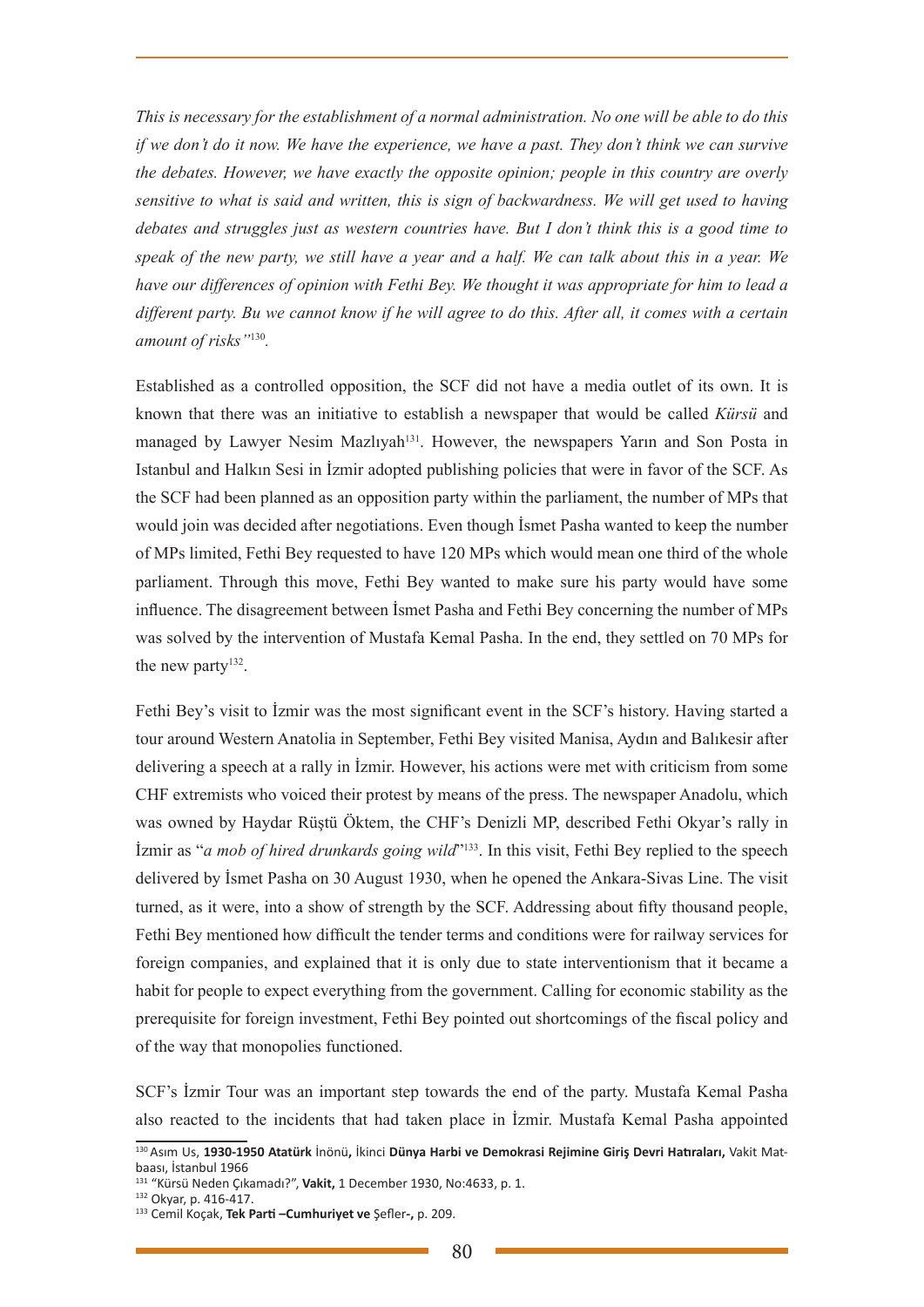the Speaker of Parliament. Kazım Pasha, to investigate the incidents, and informed him that he approved of the government's ways. Additionally, in an open letter he dictated to Yunus Nadi Bey, which was published on 9 September 1930 in the newspaper Cumhuriyet, he gave a response that underlined his ties to the CHF134.

A month after the SCF's show of strength in İzmir, the party achieved a considerable amount of success for a newly established party in the local elections held in October. Minister of Interior Şükrü Kaya announced on 15 December 1930 that the SCF had won 22 of the 502 municipalities. Fethi Bey stated the following in relation to the results:

*"In fact the Liberal Republican Party won the local elections in every location where it ran. The People's Party experienced an unexpected defeat. Our rivals were all aware of this. In light of this, it became obvious that the People's Party could not maintain parliamentary majority after the next elections. I think the results made their biggest impact on Atatürk"*<sup>135</sup>*.* 

Another point worth noting about these elections is the low voter turnout<sup>136</sup>. In Istanbul,  $35,934$ voters voted for the CHF, 12,813 voted for the SCF, while 250,746 voters did not vote at all. However, the SCF applied to the Parliamentary Speaker's office to request an interpellation of the Ministry of Interior with claims of electoral fraud.

#### **The Closure of the Liberal Republican Party (17 November 1930)**

Quite contrary to its founding principle, the success that the SCF achieved during the elections gave rise to ambitions of rising to power. In fact, such ambitions were made public by a statement from Fethi Bey, who said *"... If the people want this, sure... How else can we turn our ideas into actions?"*137 This ambition has been interpreted as a development that brought the party to its end. Yakup Kadri Karaosmanoğlu states that *"Fethi Bey could have succeeded if he had kept his opposition within the confines of the parliament rather than taking it to the streets. MPs from the CHF would have joined his side over time"*<sup>138</sup>*.* CHF authorities regarded SCF's ambition for rising to power without provincial organization as one of the reasons behind its failure. Hilmi Uran, the CHF's Adana Inspector at the time, reveals his views on the topic in his memoir. According to Hilmi Uran, if, instead of joining the Local Elections without proper provincial organization, the SCF had functioned as an auditing organization within the Parliament and then organized itself in provincial areas, it would have been of more service, both to itself and to the country. However, the party gained extreme levels of public support and created discomfort within the government<sup>139</sup>. In his explanation for the extreme popularity of the party, Hilmi Uran points out to the belief that Atatürk was leading the new party. According to this belief, Atatürk had turned away from the People's party as a result of its actions<sup>140</sup>.

<sup>&</sup>lt;sup>134</sup> Okyar, p. 502-503.

<sup>135</sup> Okyar, p.514.

<sup>&</sup>lt;sup>136</sup> "Şehir Halkının Ne Kadarı Rey Verdi, Niçin?", Vakit, 20 October 1930, No: 4592, p.1.<br><sup>137</sup> Okvar, p.475.

<sup>&</sup>lt;sup>138</sup> Karaosmanoğlu, p. 105.<br><sup>139</sup> Uran, p. 194.

<sup>&</sup>lt;sup>140</sup> Uran, p. 481.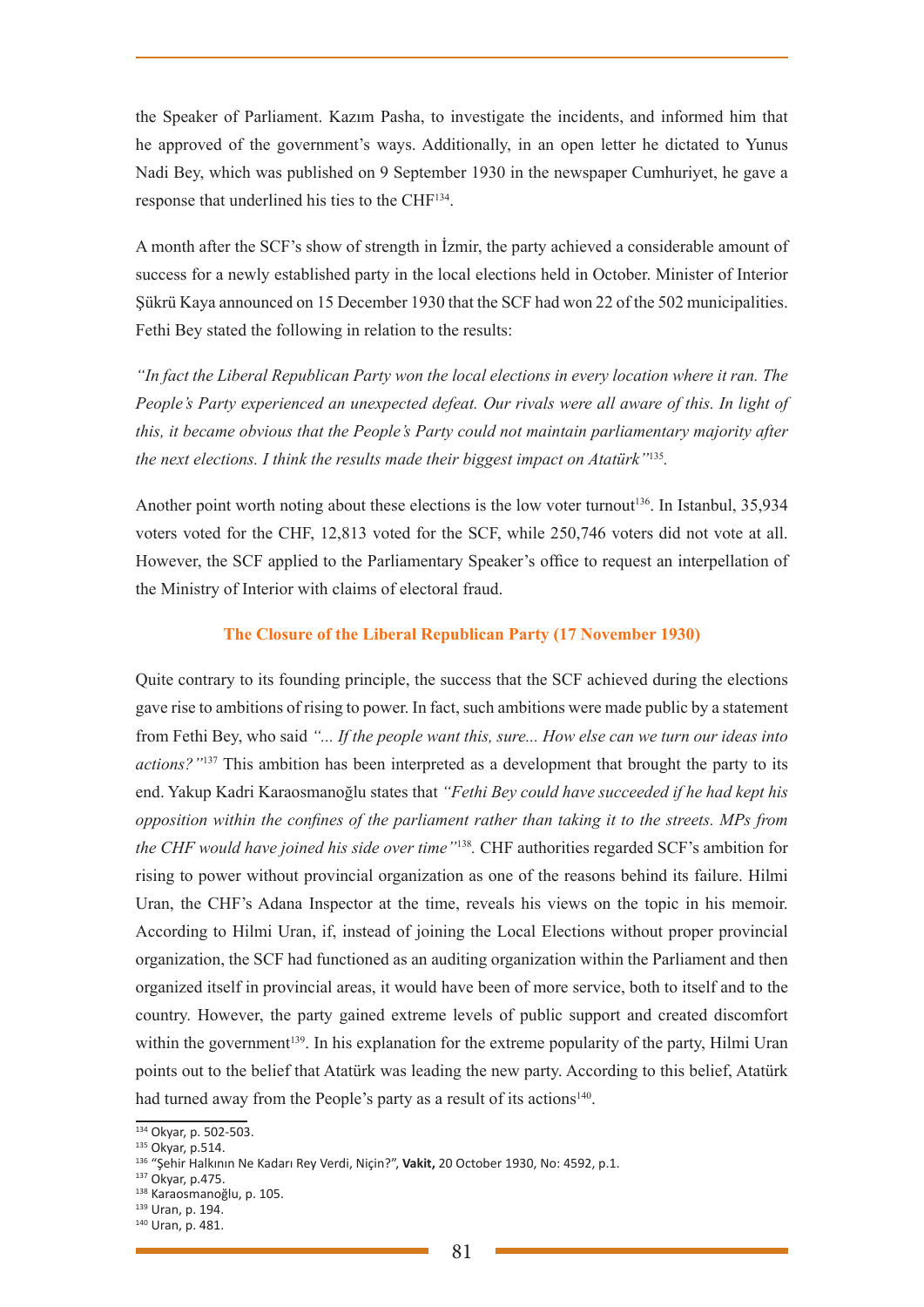Mustafa Kemal Pasha became aware of the SCF's ambitions to rise to power following their rapid success. Indeed, it is known that Atatürk told Fethi Bey the following: "I am keeping my promise (Referring to his promise to remain neutral). However, I also have a responsibility to keep the country in a state of peace and order. You are trying to rise to power immediately after a few months. You have no patience. Do you think you will be able to keep peace and order in the country if you overthrow the current government and replace it? First, you need to give me this confidence".

Efforts were made to hinder the rapid success of the SCF by means of pressuring it during the local elections<sup>141</sup>. It would be difficult to deny the existence of pressure during these elections. In a speech delivered at the Parliament on 1 November 1930, Mustafa Kemal Pasha warned all the parties about the incidents that took place during the Local Elections. However, the extremists within the CHF were not happy at all with this cautionary speech. Ağaoğlu speaks of an instance when Recep Bey had the courage to openly criticize this speech during a dinner hosted by Atatürk, and adds that Falih Rıfkı said he would stand against anyone, even Mustafa Kemal Pasha<sup>142</sup>. In his Memories of Atatürk, Hasan Rıza Soyak recounts the following:

*"The complaints and claims of the Members of the Liberal Republican Party were not all unrealistic. Atatürk was aware of this. In fact, one day, when I presented him with the election news, most of which were pro-CHF, he asked me: 'Which party is winning?' When I replied 'Our party, of course', he laughed and said: 'No, sir, not at all! Let me tell you which party is winning: it is the party of administrators! That is, the gendarmerie, the police force, district heads, district governors and governors... You should know this truth"*143.

While the opposition accused the government of having taken illegal action, the government accused the opposition of reviving reactionary sentiments. However, digression soon followed, and the debates took on a personal character. The extremists within the Republican People's Party (CHP) represented the debates as "opposition against Atatürk". In Fethi Bey's view, this was *"... Because the possible loss of power meant for the People's Party that the governing elite centered around it would in turn lose the order of life they were used to"*<sup>144</sup>*.* 

At the end of the debates on November 15, the Minister of Interior Şükrü Kaya managed to win the vote of confidence from the majority, with 10 voting against him. This was the last blow to the SCF. In a petition he submitted to the Ministry of Interior on 17 November 1930, Fethi Bey announced that he had abolished the party. He stated the following in this petition $145$ :

*"Dear Sir,*

<sup>&</sup>lt;sup>141</sup> In a report of the Local Elections submitted on 26 October 1930 to the General Secretariat of the CHP by Party Inspector Hilmi Uran, it was concluded that the SCF's claims about interference with the elections were far from truth and that they were only playing the victim (Uran, p. 482).

<sup>142</sup> Ahmet Ağaoğlu, **Serbest Fırka Hatıraları,** İletişim Yay., İstanbul 2011, p. 71.

<sup>&</sup>lt;sup>143</sup> Soyak, p. 436.<br><sup>144</sup> Okyar, p. 491.

<sup>&</sup>lt;sup>145</sup> Okyar, p.528.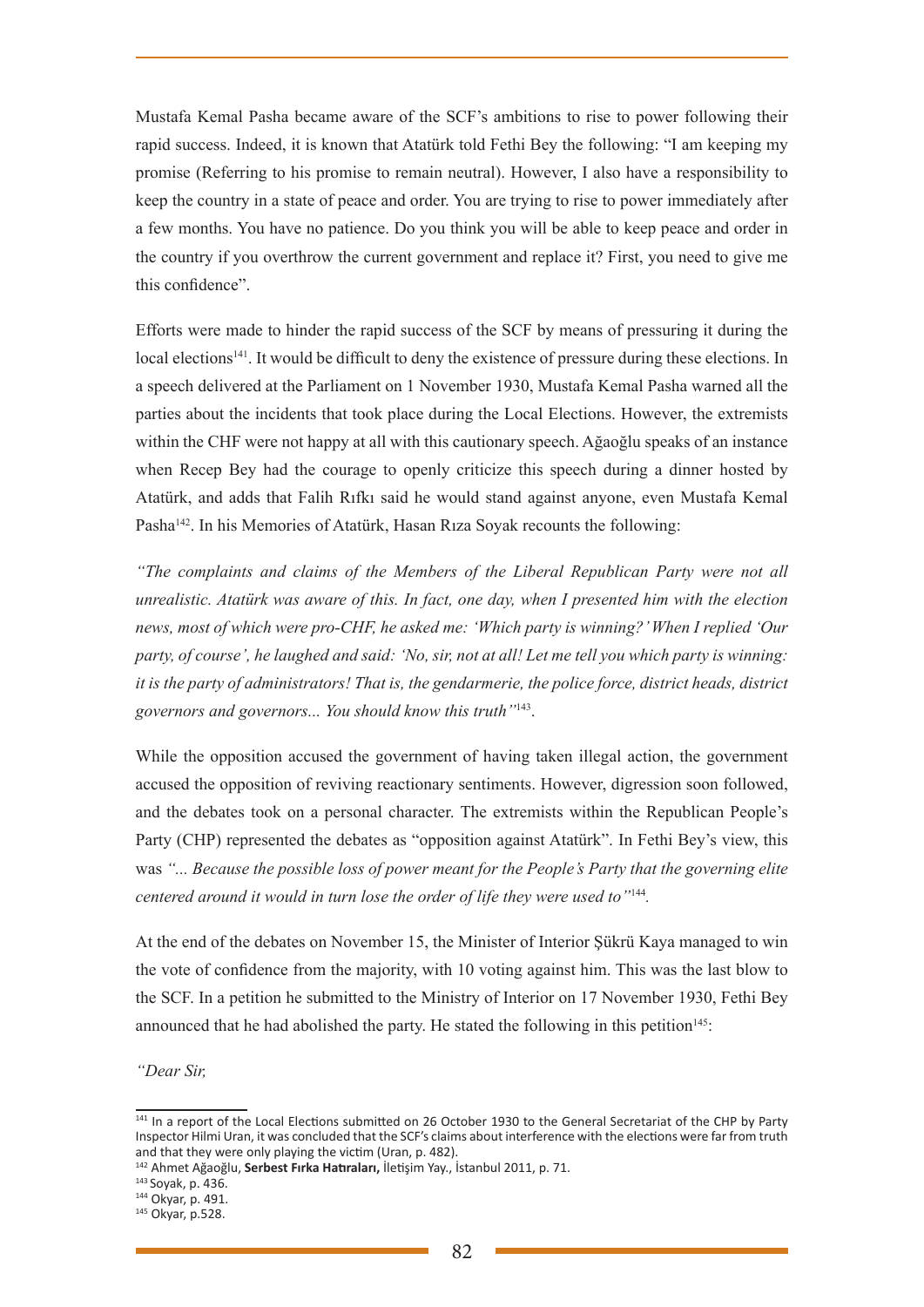*I had established the Liberal Republican Party at the request and with the approval of our Great Leader Mustafa Kemal. In my opinion, this request and approval ruled out the possibility that the new party would ever take political action against Atatürk. In fact, I had no desire to take on the responsibility to start a political initiative without this assuring thought. However, the current situation made it clear that our party may have to become a political rival to Atatürk in the future. I find it impossible, as party founder, to carry on with a political initiative that may one day find itself in this position. For this reason, I have decided to abolish the Liberal Republican Party. This decision has been announced to the party organization.* 

*Kindly submitted for necessary action.*

*Fethi"*

In response to Fethi Bey's decision to abolish the party, Mustafa Kemal Pasha told Hasan Rıza Soyak the following:

*"... I told Fethi Bey my decision. But what do you know! Fethi Bey told me that he did not want to face me as a rival in any way. No matter how many times I told him that we would not have to face each other in that way, that we would walk together side by side as friends who complement each other for the sake of a shared cause, he refused to hear me. In spite of all my persistence and appeals, he chose to abolish his party"*146.

Having survived for a period of three months, the SCF had become active in a very limited number of areas, just like the TpCF. As the SCF differed greatly from the TpCF in terms both of quality and quantity, it is necessary to make mention of their differences. To begin with, it was an opposition party whose planning and establishment were artificial. In Mete Tunçay's words, the establishment of the party was, as it were, a game of chess Atatürk played against himself<sup>147</sup>. His original plan was to lead both parties, boast their successes as his own, and avoid responsibility for their failures<sup>148</sup>.

Its founders were not against Mustafa Kemal Pasha; on the contrary, they were his close friends. Unlike the TpCF, which had been banned by the government, the SCF abolished itself. While the TpCF only wished to remain an opposition party, the SCF had the ambition to rise to power. In response to the CHF's statist economic policies, the SCF supported Liberalism. In its program and constitution, the party stated that it would remain loyal to, and uphold the Republic and its founding principles, nationalism, secularism, as well as Atatürk's reforms. Unable to accuse the SCF directly of being reactionary, the government accused its members of not taking a stand against reactionism149. Especially the pro-government press raced to press charges against the SCF. The Hâkimiyet-i Milliye newspaper, which was acting as the official publication of the CHF, described those who joined or supported the SCF as self-seeking reactionaries, saving the

<sup>146</sup> Soyak, p. 425. 147 Tunçay, p. 250. 148 Kinross, p. 678.

<sup>149</sup> Tunaya, p.628.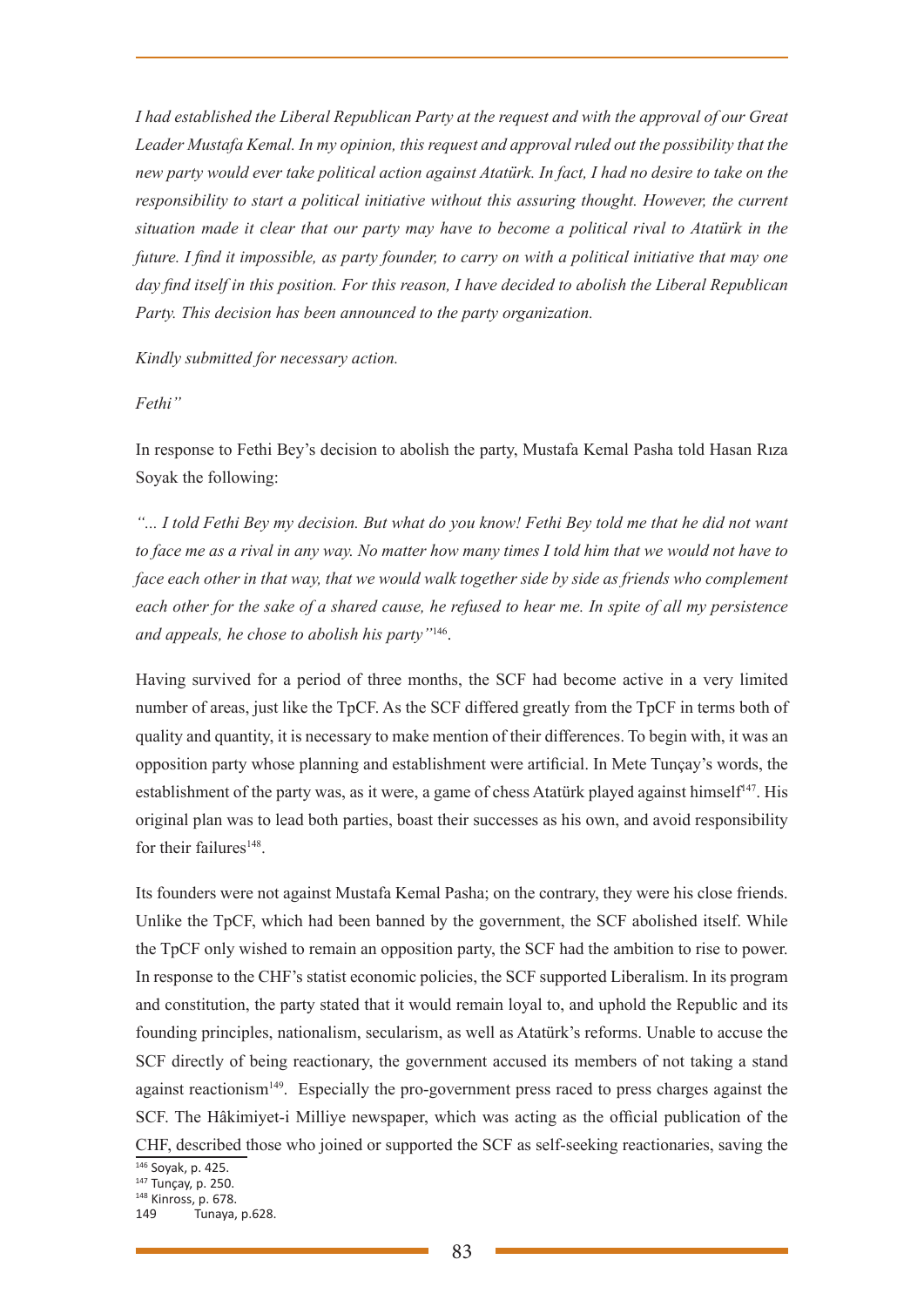title 'patriot' for the supporters of the ruling party<sup>150</sup>. However, according to the ruling party, it was not the opposition groups within the SCF that brought its end but rather the anti-regime elements that had infiltrated the party. On 17 November 1930, Fethi Bey announced that the party was now banned.

## **Other Political Parties**

Although outside the period under study here, during the period when the SCF was established and later struggled to survive, three noteworthy attempts were made at establishing parties. It would be suitable to make mention of these in the context of the multi-party system. These parties are:

## 1. **Community Republican Party**

The existence of this party, which was mentioned in the Vakit newspaper issue of 27 September 1930 in an article entitled "Is there a Third Party?", was met with criticism in pro-government press. The founder of the party was Abdülkadir Kemali Bey, known as the "Counselor". He acted as the president of the Independence Tribunal as well as the Kastamonu MP in the first parliament. Having joined the Second Group within Parliament, he was not elected in the second cycle. Kemali Bey, who used to publish the newspaper Tok Söz in Adana, was put on trial in the Eastern Independence Tribunal after the shutdown of his newspaper by an order of the Council of Ministers in late 1924. He was the father of Orhan Kemal. The founders of the party included such persons including Hasbi, Ali Vehbi, Bekir Sıtkı, Mustafa Ziya.

During its lifetime of three months, the party managed to open branches in Maraş and a few southern provinces<sup>151</sup>. It was closed on 21 December 1930 by an order of the Council of Ministers. It can be inferred from the news about the closure of the party that opposition groups were not welcome at all in the country. "Abdülkadir Kemali Fled to İskenderun" was a headline used by the Vakit newspaper in its issue of 29 December 1930<sup>152</sup>. In an article published by the Cumhuriyet newspaper, dated 2 January 1931, Kemali Bey was said to have been "aware of his own treason before anyone else". The title of this article was "The Nonsense of the Traitor"<sup>153</sup>.

## 2. **Turkish Republican Workers and Farmers Party**

The news of an attempt at establishing a party in Edirne was announced in newspapers with titles such as "The Fourth Party - A Farmers Party is Established in Edirne"<sup>154</sup>. Founded by Architect Kazım Tahsin Bey, the party was regarded by the government as having communist tendencies and was prevented from becoming active<sup>155</sup>. In the  $2<sup>nd</sup>$  article of the party program, the founding principles of the party were listed as protecting the Turkish workers and farmers against capital

<sup>150</sup> Cemil Koçak, **Tek Parti –Cumhuriyet ve** Şefler**-,** p. 207.

<sup>151 &</sup>quot;Üçüncü Bir Fırka mı?", **Vakit,** 27 September 1930, No:4569, p. 1,5.

<sup>152 &</sup>quot;Abdülkadir Kemali İskenderun'a Kaçmış", **Vakit,** 29 December 1930, No:4661, p. 2.

<sup>153</sup> Tunçay, p. 286.<br>154 "Dördüncü Fırk

<sup>154 &</sup>quot;Dördüncü Fırka", **Vakit,** 1 October 1930, No:4573, p. 1.

<sup>155</sup> Tunçay, p. 286.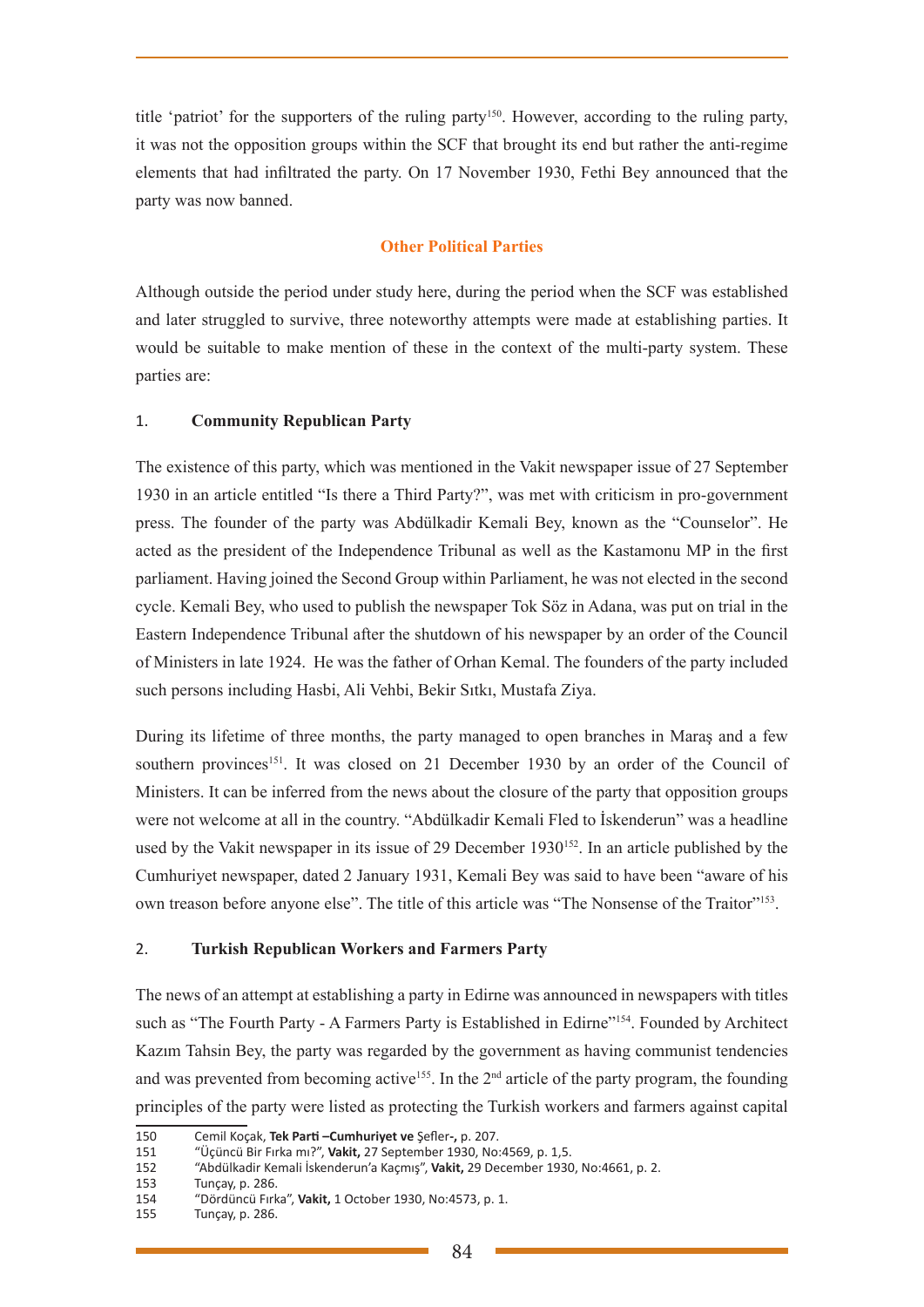owners, rescuing them from the yoke of tyrants and usurers, and giving them a place in Turkish society. However, as a result of the claims that it had communist tendencies, the party was banned.

## 3. **Secular Republican Workers and Farmers Party**

This was an inconclusive attempt by Arif Oruç to establish a new party six months after the closure of the SCF. The government did not give permission for the establishment of the party, news of whose establishment made news<sup>156</sup>. As Per Law No. 1881 on Press, dated 25 July 1931, Arif Oruç had to close his newspaper, Yarın, on 19 August 1931 after its last issue was published. In a pamphlet entitled Citizen's Fundamental Freedom, published on 12 March 1932, Arif Oruç supported freedom of the press in particular. In his view, freedom to establish political parties was of secondary importance in comparison to freedom of the press.

*It was said that "there would be no security in the country, that anarchy would reign, that everything, perhaps the whole revolution, would go to waste." If the possibility of this party achieving success in the elections had not given rise to certain worries, there would have been no obstacle to the establishment of a checks and balances system in the parliament which would include a few parties administering the system in the name of the people. Accordingly, a compatible press would be established to bring about balance"*<sup>157</sup>*.* 

In 1931, in addition to the aforementioned attempts at establishing new parties, rumors about the re-establishment of the SCF were spread. However, none of these were allowed to/could happen in the end, and Single-Party rule continued for an interrupted period of 15 years.

## **Conclusion**

The First TBMM, which opened on 23 April 1920, had commanded the War of Independence and laid the foundation for a new state. The First Parliament had a democratic composition as its members came from different professional and ideological backgrounds. Debates about the regime that had started after the success of the National Struggle came to end with the proclamation of the Republic on 29 October 1923. The Second TBMM, which opened on 11 August 1923, had a homogeneous composition. This parliament, whose members had been elected by Mustafa Kemal Pasha, worked to make lasting reforms.

The MPs, who had devoted their time energy during the National Struggle to the salvation of the motherland, now experienced ideological differences. These differences led to the dissolution of the leadership of the National Struggle as sentiments and personal interests began to play a part. The process of democratization was catalyzed by the proclamation of the Republic. As the wider political conjuncture centered around democracy after World War I, in an effort to prevent the establishment of a totalitarian regime, Turkey made attempts to transition to a multiparty

<sup>156</sup> Tunçay, p. 290.

<sup>157</sup> Tunçay, p. 292.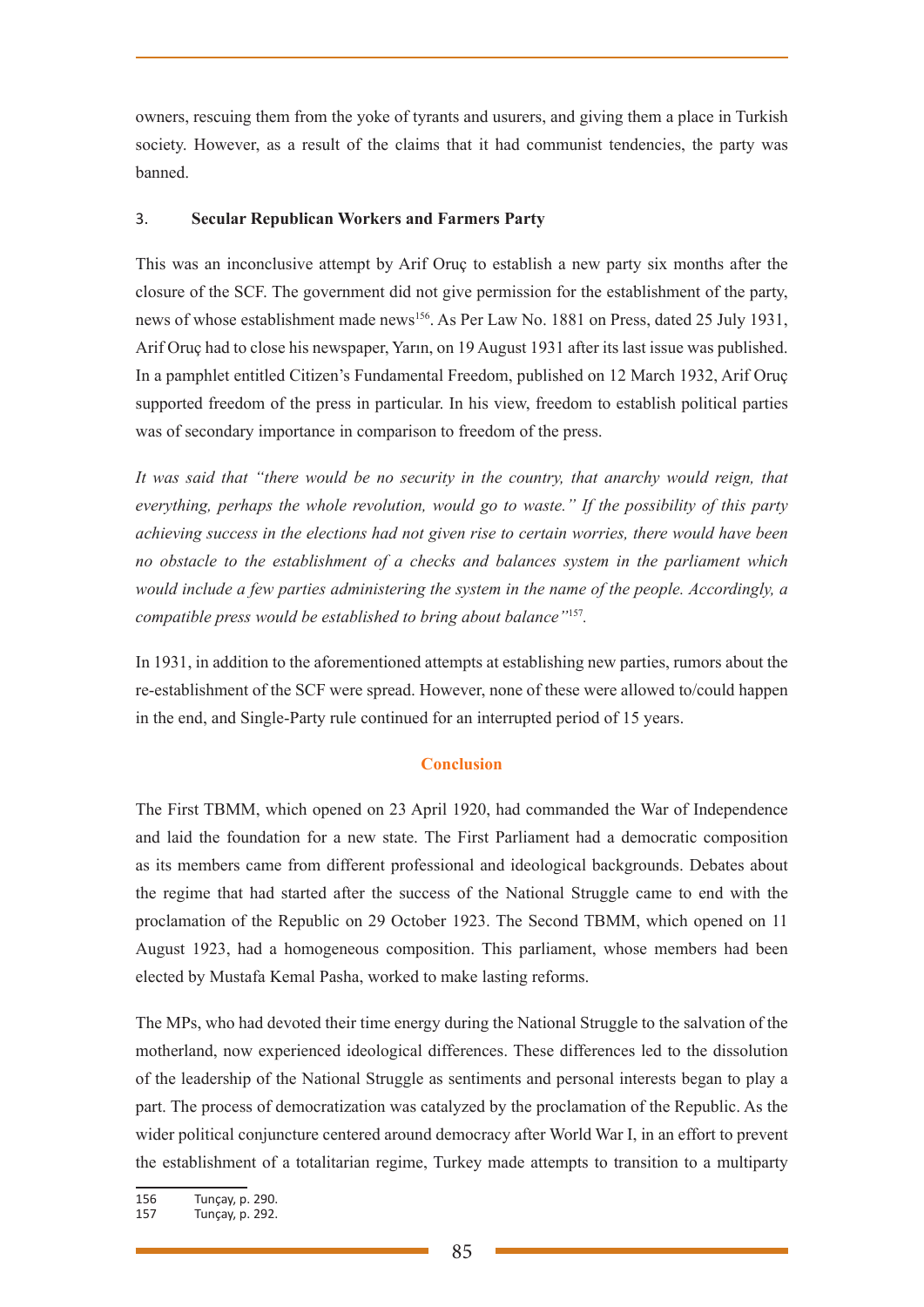system. Therefore, when the aforementioned dissolution found expression in the foundation of new political parties, this did not disturb the government. Especially in Mustafa Kemal Pasha's ideal state, a Single-Party system had never been the ultimate goal. In his view, a system of checks and balances which would serve to point out the shortcomings of governments would benefit the country above all.

However, the fact that the opposition found expression early on, even before the start of the reform movement, gave rise to concerns to the reforms that were being instituted being in danger. The opposition was regarded as an initiative that would damage the whole country, as the interests of the country were considered to be connected to the existence of the CHF. Those who had participated in the National Struggle were not all people who supported democracy and the proclamation of the Republic. It was obvious that, after a possible victory, people who had adopted the principles of socialism would become active in the country, just as there would be those who would work to save the sultanate and caliphate. Disappointed by the abolition of the caliphate and the proclamation of the republic, these groups used every opportunity to take action. As supporters of the Sultanate and Caliphate, Unionists and Socialists, who all managed to hide behind the democratic façade of political parties, used democratic initiatives for their causes, the well-intended multiparty democracy experiment was halted for a while to protect the regime and its revolutions.

Following the triumph of democracy against totalitarian regimes after World War II, Turkey also felt the need to establish itself as a multiparty democracy. As there were no longer any concerns about the survival of the reforms, the Single-Party system was abandoned.

### **References**

Ağaoğlu, A. (2011). Serbest Fırka Hatıraları, İletişim Yay., İstanbul.

- Ağaoğlu, S. (1981). Kuva-yı Milliye Ruhu, Kütür Bakanlığı Yay., Başbakanlık Basımevi, Ankara.
- Akbulut, D. A. (2006). Saltanattan Ulusal Egemenliğe: Saltanat, Hilafet ve Millî Hâkimiyet, Temel Yay., İstanbul.
- Akgün, S. (1986). Halifeliğin Kaldırılması ve Lâiklik (1924-1928), Turhan Kitabevi, Ankara.
- Altay, F. (1970). On Yıl Savaş (1919-1922) Ve Sonrası, İnsel Yay., İstanbul.
- Asım, M. (1924). "Halk Fırkası Niçin İkiye Ayrıldı?", Vakit, 12 Kânunuevvel Nu: 2499
- Asım, M. (1924). "Halk Fırkası Niçin İkiye Ayrıldı?", Vakit, 15 Kânunuevvel/Aralık 1924, Nu: 2502

Atatürk, M. K. (2009). Nutuk (Söylev), İnkılâp Yay., İstanbul.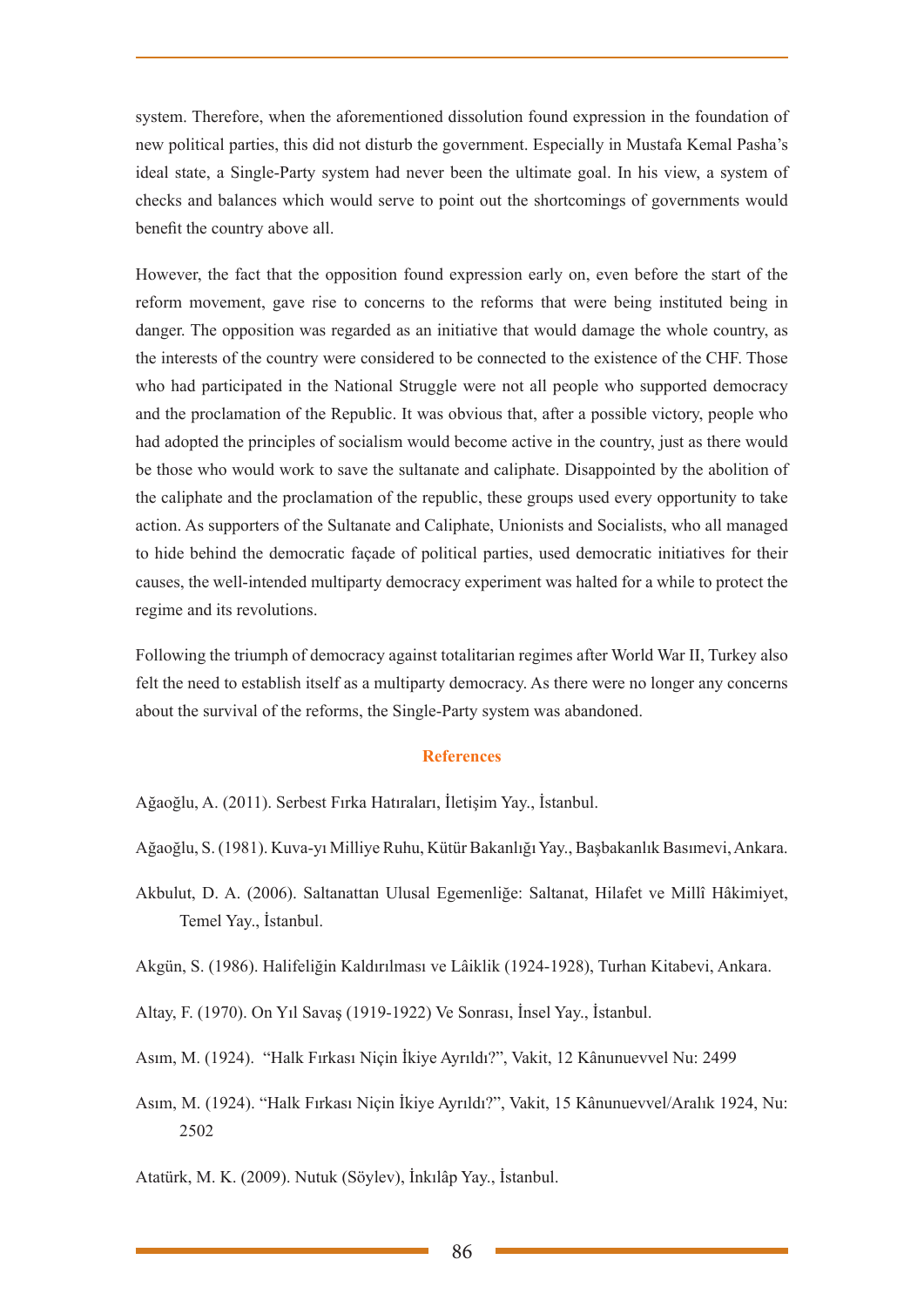- Atay, F. R (1969).. Çankaya: Atatürk'ün Doğumundan Ölümüne Kadar, Doğan Kardeş Yay., İstanbul.
- Cebesoy, A. F. (2007). Siyasî Hatıralar, (Yay. Haz. Osman Selim Kocahanoğlu), C.2, Temel Yay., İstanbul.
- Giritli, İ. (1995). Atatürk Yolu, (Koord. Turhan Feyzioğlu), AAM Yay., Ankara.
- Giritlioğlu, F. (1965). Türk Siyasi Tarihinde CHP'nin Mevkii, C.2, Ayyıldız Matbaası, Ankara.
- Gök, D. (1995). İkinci Türkiye Büyük Millet Meclisi Dönemi (1923-1927), Konya.
- Gönlübol, M. and Cem, S. (1973). Atatürk ve Türkiye'nin Dış Politikası (1919-1938), Ankara.
- Hatıralar (1962). Vesikalar, Resimlerle Yakın Tarihimiz, C. 1-4, Vatan Gazetecilik ve Matbaacılık, İstanbul.
- İnönü, İ. (1987). Hatıralar, (Haz. Sabahattin Selek) C.2, Bilgi Yay., Ankara.
- Kandemir, F. (1955). Siyasî Dargınlıklar, C. 1-3, Ekicigil Tarih Yay., İstanbul.
- Kandemir, F. (1965). Hatıra ve Söylemedikleri ile Rauf Orbay, Yakın Tarihimiz Yay., İstanbul 1965.
- Karaosmanoğlu, Y. K. (2006). Politikada 45 Yıl, İletişim Yay., İstanbul.
- Karpat, K. H. (2010). Türk Demokrasi Tarihi, Timaş Yay., İstanbul.
- Kinross, L. (1973). Atatürk- Bir Milletin Yeniden Doğuşu, (Çev. Ayhan Tezel), Sander Yay., İstanbul.
- Koçak, C. (2013). Tarihin Buğulu Aynası –Efsaneler Çökerken-, Timaş Yay., İstanbul.
- Koçak, C. (2016). Tek Parti –Cumhuriyet ve Şefler-, Timaş Yay., İstanbul.
- Mazıcı, N. (1984). Belgelerle Atatürk Döneminde Muhalefet (1919-1926), Dilmen Yay., İstanbul.
- Okyar, F. (1980). Üç Devirde Bir Adam, Tercüman Yay., İstanbul.
- Orbay, R. (2009). Siyasî Hatıralar, Örgün Yay., İstanbul.
- Öz, E. (1992). Türkiye'de Tek Parti Yönetimi ve Siyasal Katılım (1923-1945), Gündoğan Yay., Ankara.
- Özbudun, E. (1992). 1921 Anayasası, Atatürk Araştırma Merkezi (AAM), Yay., Ankara.

Özçelik, A. (1993). Ali Fuat Cebesoy, Akçağ Yay., Ankara.